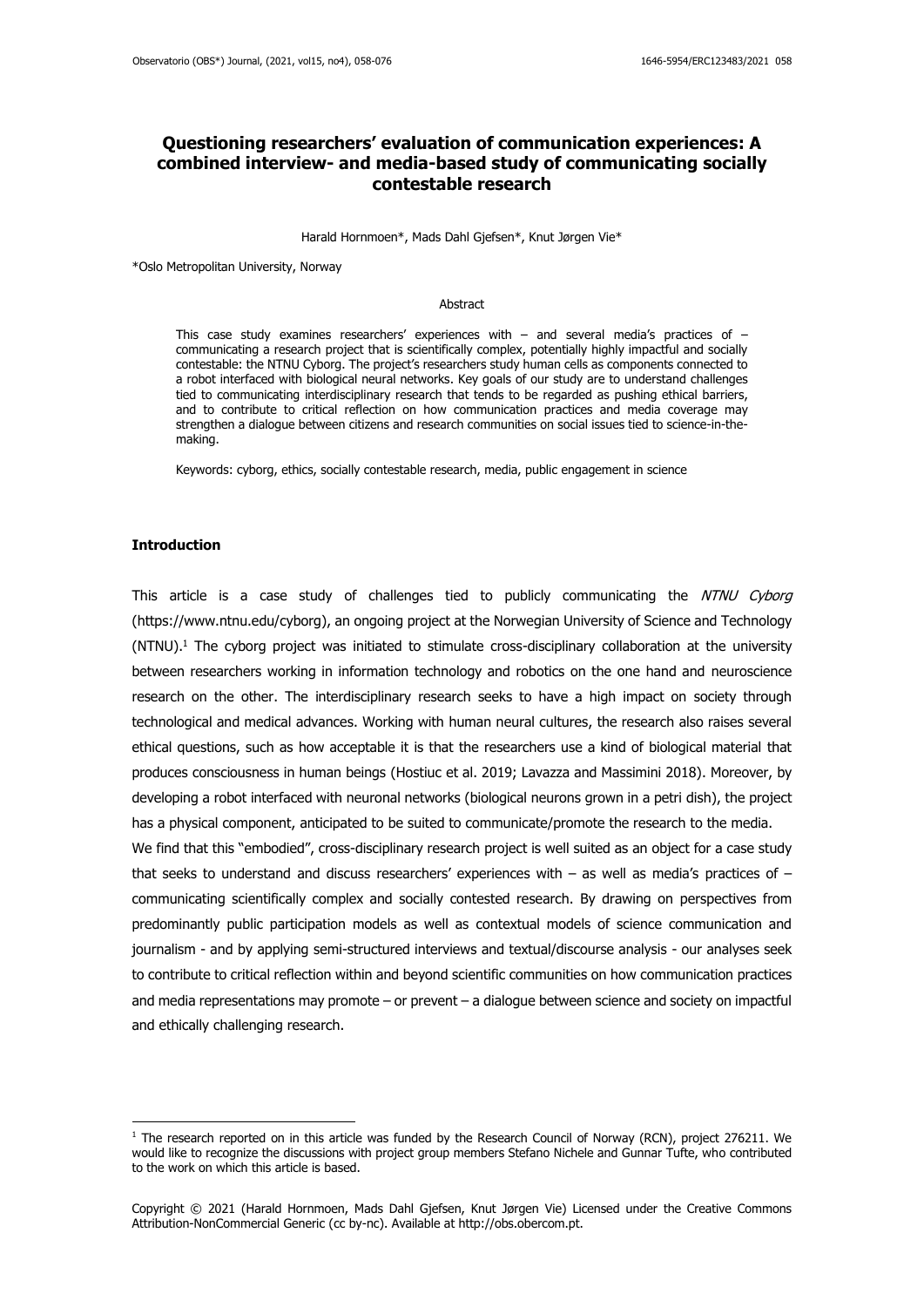#### **Rationale and objectives of the NTNU Cyborg project**

The initiator of the cyborg project wanted a robot that goes around on campus (Initiator, interview, November 23, 2018). Not a conventional robot controlled by software only, but a combination of a software controller interconnected to biological nerve cells. An objective, then, was that it would function as a "showoff" and flagship project for the university. A goal was to stage a confrontational arena with a view to building together electronics and biology. In this way, it could be a wake-up call to people, not to be perceived as something that was critically transformative in itself, but rather as something that "points to a world that is very, very different from the one we have today" (ibid.).

The other main idea was the belief that there is considerable scientific knowledge to acquire via this coupling of information technology and biology - as well as nanotechnology - with respect to how the nervous system works (see Aaser et.al, 2017). An incentive was to improve upon the typically abstract computer models of neurons in Artificial Intelligence (AI), by harnessing biological neurons' strengths in areas such as concept formation and learning.

The objectives of NTNU Cyborg are two-fold; on the one hand the project will create something physical that can promote the research and be used by the media, and on the other hand it poses deeper research questions in the intersection between its three main research areas – neuroscience, robotics, and computer science. Some of the basic questions are: How can researchers model in vitro neurons from humans? What kind of procedures do they need? What can they do with them? Can they compute something with them? Can they model some diseases in the neurons? Can they connect algorithms that can try to improve the condition of these neurons, rather than doing this on a person, in vivo (taking place in the living organism), or on some animal? Can they control parts of the robot with these neurons grown outside the robot?

Basic research questions of how neural networks function are core to the project, but the researchers expect that their research also will have applicatory value in medicine as well as in novel forms of artificial intelligence. This may for example involve creating an increased understanding of how one can regenerate damaged tissue, develop prosthetics, or help sufferers of Parkinson's or other neurodegenerative diseases. The physical robot developed in the study is not solely conceived of as a show-off for the university. An aim is to enable more control of the physical robot by biological neural networks, but at this stage, nerve cells can only control simple processes. In addition to the physical robot, the researchers use *simulated* robots to investigate how nerve cells can produce a coherent behavior, and even learn better behaviors over time, in a simulated environment.

## **Research questions and objectives of communication study**

In our study of a research project with a communication strategy and marketing purpose built into its design, we expect that the physical embodiment of the project in a robot/cyborg will have a significant impact on the mediation of the research, and especially so in terms of the mediation of the project's scientific complexity, potential impact and social contestability. So, a question is: in what way? We pose the following research questions: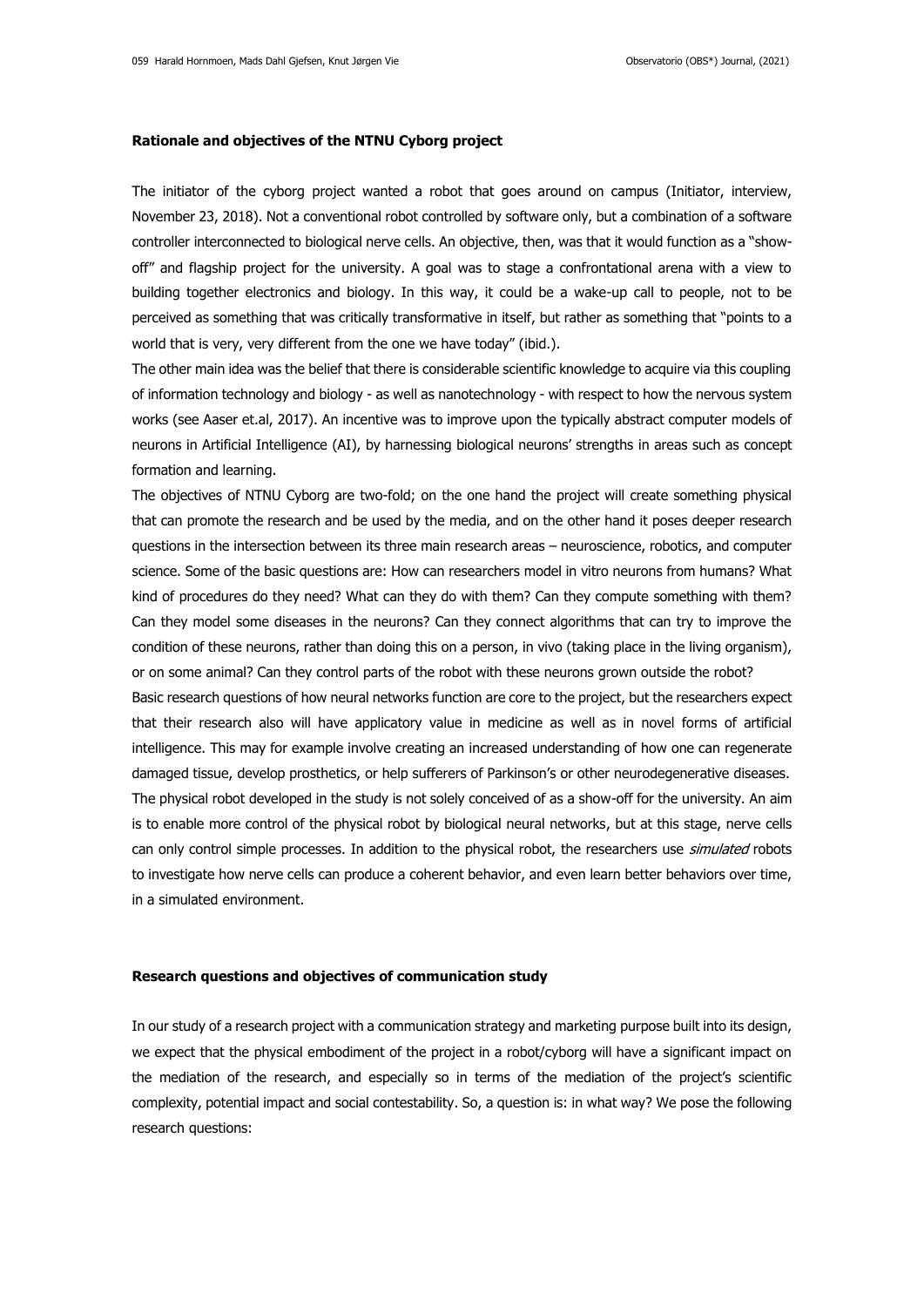- 1. How have key project participants experienced media communication of a research project physically embodied in a robot/cyborg?
- 2. How has the cyborg project been covered by media?

The questions will accordingly be illuminated by analyzing the communication along two dimensions: 1. Project managers and researchers own experiences with mediation of the project and 2. Representations of the project in articles in newspapers and magazines.

Key objectives are to gain a critical understanding of social and ethical aspects in the communication of cyborg technology, and challenges tied to communicating research that tends to be publicly regarded as pushing ethical barriers.

#### **Theoretical/analytical framework**

We draw on theory that critically questions a dominant view of science popularization (Bucchi, 2004; Myers 2003; Hilgartner, 1990; Whitley, 1984). The dominant view (also known as the deficit model) takes for granted the existence of two separate discourses, one within scientific institutions and one outside of them. According to this view, scientific knowledge is transmitted linearly from scientific discourse to the public discourse of society. The dominant perspective sees scientists and scientific institutions as the authorities on what constitutes science, whereas the public is considered "a blank slate of ignorance on which scientists write knowledge" (Myers 2003, 266). According to this view, information is simplified and often distorted in popularization, while good transmission reduces 'deficits' in public knowledge and could inform better decisions and support for science.

Scholarly critique of this dominant view draws attention to how science is communicated in a range of contexts, whether e.g. in specialist articles, textbooks, the media or government policy documents. Scientists move between several repertoires in different genres and contexts, with different ways of speaking for different rhetorical purposes (Latour and Woolgar, 1979; Myers, 2003; Hilgartner, 1990). Informal language use cannot be ignored, and popularization in the public sphere may be regarded as advantageous to scientific knowledge acquisition and production. In this continuum model, popularization is viewed as a matter of degree, not as a two-stage transmission between separate discourses.

Emphasizing the limitations of the dominant view, Broks considers it to be based on simple assumptions taken from common-sense understandings of audiences, communication, the media, knowledge, culture and social interaction (Broks, 2006: 120). As a further concern, Hilgartner draws attention how the dominant view "sets aside genuine scientific knowledge as belonging to a realm that cannot be accessed by the public but is the exclusive preserve of scientists." (1990: 530). Alternative models of public communication of science emphasize the potential knowledge of audiences and citizens (lay expertise model) and the importance of seeking public input into science (public engagement or dialogue model) (Brossard & Lewenstein, 2010, see also Secko et al., 2013). Instead of attempting to account for public misunderstandings of science, proponents of the lay expertise and public engagement approaches argue that communication needs to acknowledge information held by communities facing scientific and technical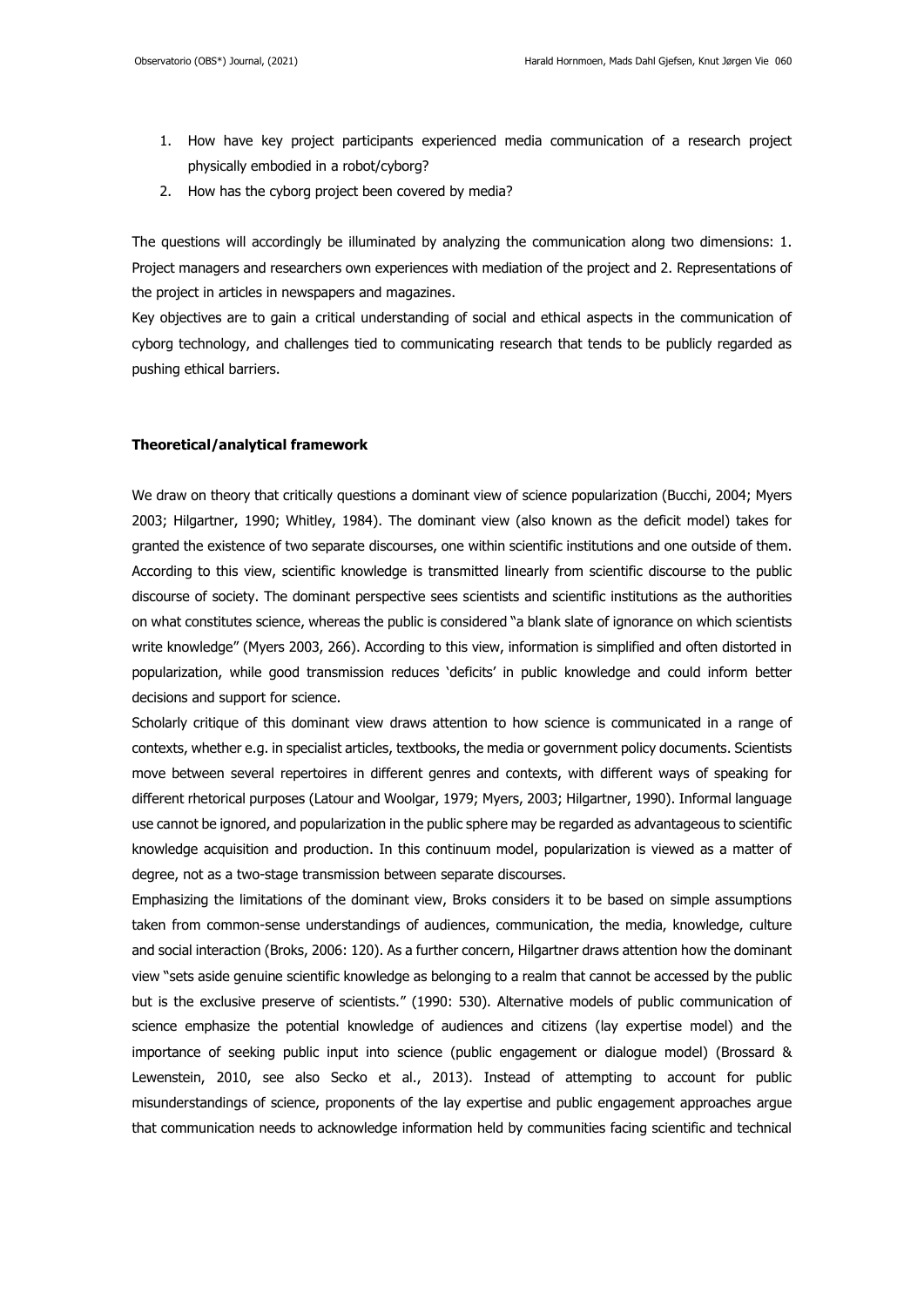issues (e.g. Wynne 1992). Science and scientists need to develop an understanding and respect for cultural schemas through which people make sense of science and make it relevant to their lives.

A question, however, is if scientific researchers will adopt a more dialogical understanding of and approach to public communication. When the traditionally dominant view provides a vocabulary for separating 'genuine knowledge' from 'popularized knowledge' and for determining which popularizations are 'appropriate' and which are 'distortions', researchers may find that accepting and respecting expertise away from science may undermine their own epistemic authority in public. Although relatively recent research on science communication in Norway (Carlsen, Müftüoglu & Riise, 2014; Hornmoen et.al, 2014) suggests that Norwegian researchers see public communication as important and are highly motivated to interact with journalists, one may ask to what degree this implies acceptance of journalistic modes of framing and popularizing stories 'on behalf of the public'. This question will be touched upon in our discussion of the Cyborg project researchers' reflections on experiences with media communication, and the concluding discussion, where we consider the modes of framing implicit in informants' accounts.

Our analysis of the media coverage of the project aligns with the contextual (or continuum) and lay expertise/public engagement models presented above. This implies acknowledging that there are variations in how science is framed and communicated by different actors in different contexts. In analyzing the media coverage, we draw on theories/literature on the framing in media communication of research that raises science-related and science policy-related debates (Nisbet, 2010; D'Angelo & Shaw, 2018). We adopt a typology of media framing in the communication of science-related issues that is suited to the purpose of identifying the frames that are used  $-$  and how they are applied  $-$  in the different articles we analyze. Nisbet's typology (2010, p.46) includes the following frames, with a short account (in parenthesis) of how these define science related issues: *social progress* (improving quality of life, or solution to problems), economic development/competitiveness (economic investment, marketing benefits or risks; local, national or global competitiveness), morality/ethics (in terms of right or wrong, respecting and crossing limits, thresholds, or boundaries) *scientific/technical uncertainty* (a matter of expert understanding, what is known versus unknown), pandora's box/Frankenstein's monster/runaway science (call for precaution in case of possible impacts or catastrophe. Out- of -control, i.e. action is futile, path is chosen, no turning back), public accountability/governance (research in the public good or serving private interests, responsible use or abuse of science in decision-making), *middle way/alternative path* (around finding a possible compromise position between polarized views) and *conflict/strategy* (as a game among elites, who is ahead or behind in winning debate).

We further draw on key literature about functions of science communication and science journalism (Fahy & Nisbet, 2011; Nelkin,1995; Secko, Amend & Friday, 2013). The following functions are extracted from the literature and applied in the identification of primary communicative functions in the analyses of the media articles: inform, promote, interpret/explain, control/monitor (understood here as a critical monitoring the scientific institution/scientists on behalf of the public), comment/influence, and entertain.

Linked to the identification of communicative functions is the use of stylistic devices in science communication and journalism. Applicable to our analysis is Molek-Kozakowska's (2017) typology of newsworthiness in the international magazine New Scientist. Here, newsworthiness is constructed through linguistic realizations of (examples in parenthesis): "novelty (FIRST), superlativeness (MOST, BEST, OLDEST); proximity/relevance (YOUR, YOU) and impact (HUMAN, UNIVERSE, EARTH)" (Molek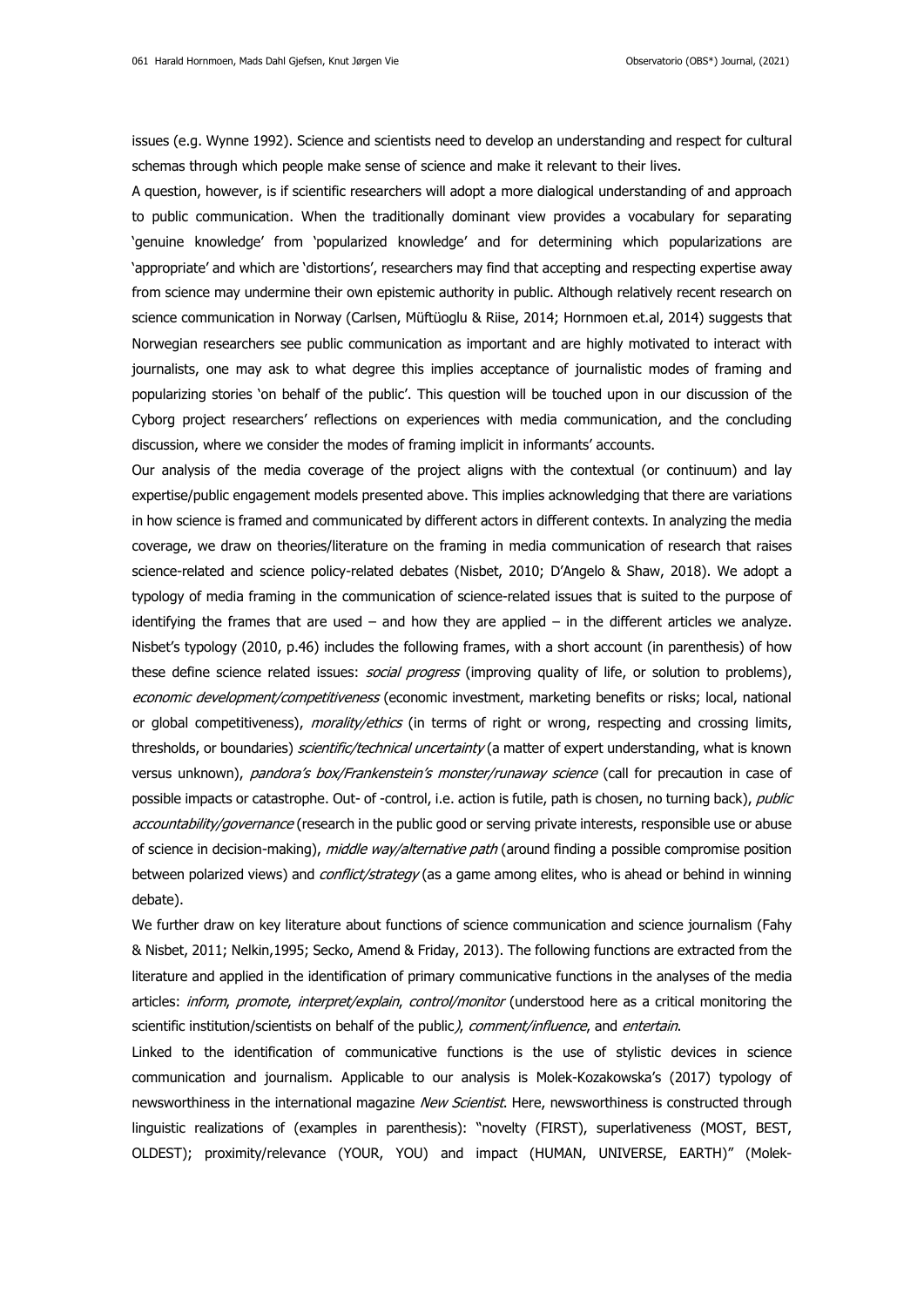Kozalkowska: 2017, p. 905). Positive, even celebratory representations are typical of the use the stylistic features that she sees as stemming from popular journalism. In her sample, however, they tend to be mixed with characteristics of the scientific style, that is, terminological precision, tentativeness (often expressed with weak epistemic modality: e.g. MAY, COULD about degree of likelihood or commitment to truth) and informativeness. We also register such stylistic characteristics in our material.

To empirically ground our theoretical standpoint, we employ a case study approach where a combination of textual and interview sources allows us to develop categories for the media content and informant narratives around NTNU Cyborg to construct a valid analysis. The close reading enabled by this narrow empirical scope allow us to show how informants narrate their experiences with the media as well as to examine how their narrated experiences correspond to the representation of the project and its participants in the media articles, as shown in the discussion.

#### **Methodological approach and material**

We conducted 10 semi-structured interviews with project managers and researchers between September 2018 to January 2019 to document their experience with 'external' media communication. Interviews were audio recorded, transcribed, and coded for topics of analytic interest. Informants were recruited in consultation with leading researchers in the NTNU Cyborg project, and included senior researchers, PhD candidates, and representatives from other university leadership and administrative roles.

The interviews probe into the motivation behind the communication of the project and pose questions particularly focusing on the following from the interview guide:

- How have you experienced the communication of the project and the media attention it has received?
- Did you find that the journalists conveyed what the researchers see as the most important issues in the research?
- What are issues in the cyborg project with a particular social and ethical interest?
- Has the media focus and the public response in any way influenced the research in the project?

Analysis of the media coverage of the project was initiated by searches in the Norwegian media archive Atekst, using the search terms "Kyborg" and "NTNU Cyborg", as well as names of project participants (anonymized here). The collected newspaper articles addressing the Cyborg project range from February 2016 to January 2018 and resulted in an initial sample of 18 articles, which was narrowed down to eight due to how the same article could be published in print and digital editions of a publication, or because the same article could be syndicated in several publications. The resulting sample consists of articles from different types of media, either magazines or newspapers, and they are published either by independent media houses (such as Adresseavisen and Vårt Land) or by - or in close connection to - a research institution (such Gemini, published by NTNU and SINTEF, a Norwegian research organization for applied research, technology and innovation). Analysis of the stories will take into consideration their form and function and how these properties relate to the type of publication the stories are presented in. The articles are subject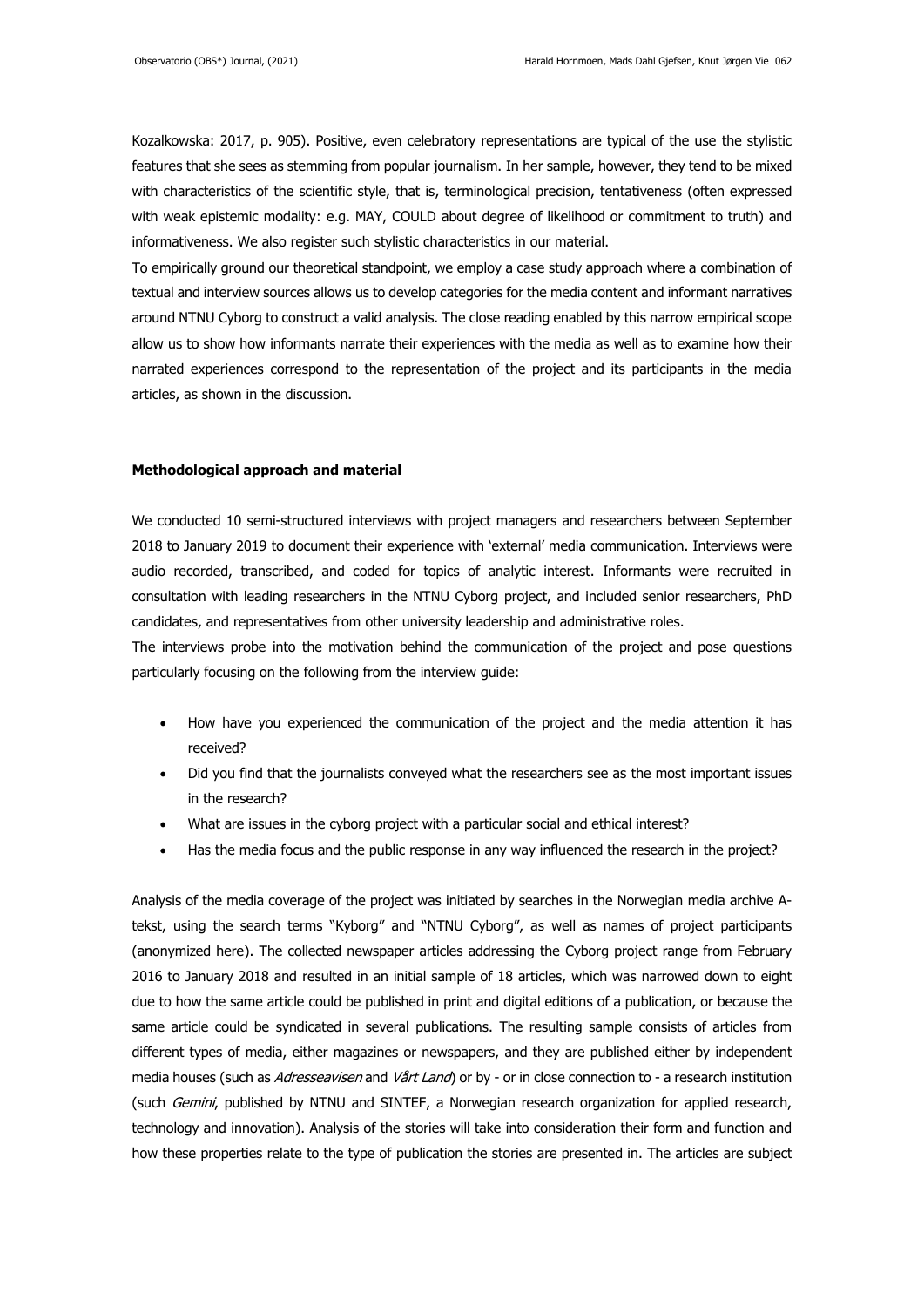to an analysis that in addition to applying categories drawing on literature presented above, will apply categories discussed in critical discourse analysis (Fairclough, 1995, on agency - or process and participant types - and genre).

The media analysis charts the articles according to the following categories: the type of *media genre* the texts can be sorted under (e.g. news report, explanatory feature); the *framing* of the accounts (see categories of framing above); the main topics addressed in the stories; the amount and types of visible oral sources in the stories; the type of agency - who are "agents" or actors (those who initiate action/events) and "patients" (understood as a grammatical category of text participants that the action is directed towards/conducted on); and the main *communicative functions* of the articles as well and the salient *stylistic* devices applied in them (see categories of functions and devices above). The mapping of such categories enables critical analysis and discussion of how the media package elements of rhetoric, grammar and style so that certain understandings of the mediated research and its role in society are encouraged while others are discouraged. The mapping will also provide a ground for assessing whether the media representations support or contradict views that are expressed by the project participants in the interviews.

#### **Findings, semi-structured interviews**

The following table (table 1) compiles and juxtaposes perspectives on the communication and media coverage as expressed by key actors in the Cyborg project.

| Role<br>/date       | <b>Experiences</b><br>with    | <b>Journalists</b><br>conveyed | with<br><b>Issues</b>         | The<br>public/<br>media            |
|---------------------|-------------------------------|--------------------------------|-------------------------------|------------------------------------|
| interviewed         | comm. of project              | important<br>research          | social/ethical interest       | attention<br>impacts               |
|                     |                               | issues?                        |                               | research?                          |
| Initiator           | <b>Universities</b><br>should | The initiator partly has       | The Cyborg-variant in the     | According to the initiator this is |
|                     | provoke. The prediction       | "frustrating"<br>experiences   | project does not involve      | addressed<br>Responsible<br>by     |
| 23.11.2018          | was that the cyborg           | with media, particularly       | implantation of anything.     | Research<br>Innovation<br>and      |
|                     | would<br>project<br>gain      | incorrect citations,<br>with   | The project will probably     | (RRI)                              |
|                     | media attention, and it       | lacking journalistic<br>and    | give a proper experimental    | But he cannot see that media       |
|                     | did.                          | research.                      | basis for neural cells.       | attention has influenced the       |
|                     | Important for profiling       |                                | Where it will take us as a    | research.                          |
|                     | institution<br>the<br>and     |                                | society, we do not know.      |                                    |
|                     | attracting students.          |                                |                               |                                    |
| Professor of data   | The project has made          | Public service television      | People<br>are<br>concerned    | Research not influenced by         |
| science/<br>project | basic<br>research<br>their    | wishes to illustrate the       | about Artificial Intelligence | media's focus.                     |
| coordinator         | visible to enterprises,       | research through moving        | $(AI)$ .                      |                                    |
|                     | decision<br>politicians,      | robots within short time       | The researcher sees their     | Audiences<br>lack<br>interest      |
| 05.05.2018          | makers. Would not have        | frames.                        | fears<br>unrealistic.<br>as   | in/knowledge of methods.           |
|                     | happened without the          | achievable<br>Not<br>for       | although he admits to         |                                    |
|                     | cyborg.                       | researchers: "We are not       | contributing to a paradigm    | On a personal level:               |
|                     | Audiences working in          | very visual, we have nerds     | shift in how machines are     | Communication<br>media<br>in       |
|                     | deps<br>mainly<br>gov.        | and black boxes. Although      | able<br>to<br>learn<br>by     | steals time from research          |
|                     | interested in<br>projects     | we can show a self-driving     | themselves.                   |                                    |
|                     | health potential.             | car, we are rather into the    |                               |                                    |
|                     |                               | algorithms of it."             |                               |                                    |

## **Table 1:** Perspectives on the communication by key actors in the Cyborg project.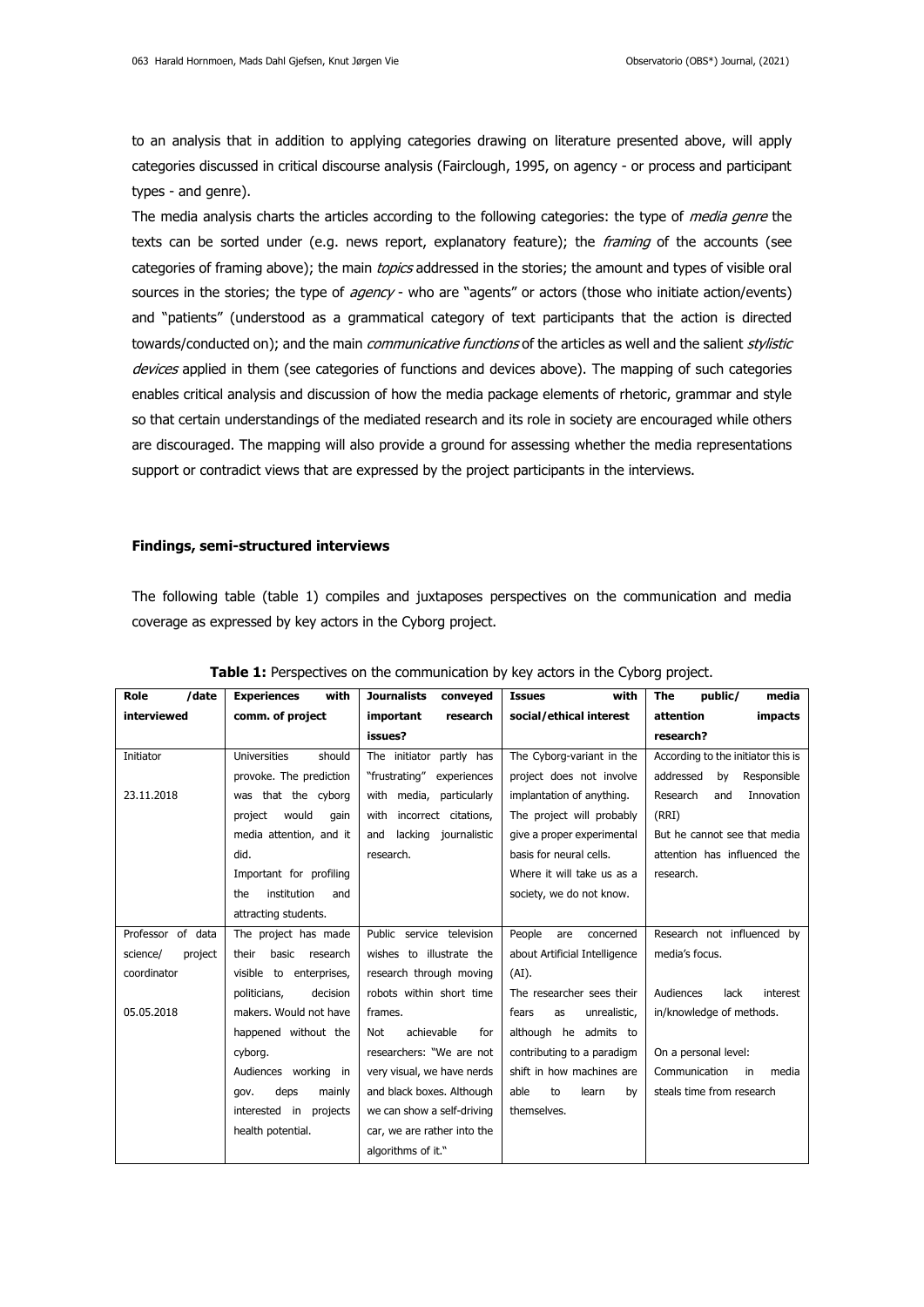|                        | More<br>neuroscience               |                              |                                     |                                 |
|------------------------|------------------------------------|------------------------------|-------------------------------------|---------------------------------|
|                        | could have increased               |                              |                                     |                                 |
|                        |                                    |                              |                                     |                                 |
|                        | impact.                            |                              |                                     |                                 |
|                        |                                    |                              |                                     |                                 |
| Associate professor    | Media were immediately             | Journalists try to attract   | The project raises ethical          | Media<br>attention<br>and       |
| data<br>science,<br>ın | interested in the robot:           | attention to areas that      | questions: what ethical             | communication activities did    |
| former<br>project      | something you can see,             | raise ethical questions or   | implications<br>does<br>the         | not<br>change<br>the<br>way     |
| coordinator            | touch, interact with,              | surprise the audience.       | handling of neurons on a            | researchers did research or     |
|                        | rather<br>than<br>an               | Media would initially write  | chip have? Is this just a           | the type of research done.      |
| 25.09.2018             | algorithm. The fact that           | headlines on a robot with    | matter of how many                  | "We did not do the research as  |
|                        | this<br>robot<br>was               | a biological brain, which is | neurons we have?                    | it was described in some        |
|                        | connected to<br>neural             | not what we use: it is a     | Communication<br>is                 | media. So it is not that we had |
|                        | culture, triggered media           | group of neurons.            | important<br>to<br>counter          | to change because what we       |
|                        | interest. Few labs in the          | A lesson learned: "It is     | negative views in society           | were doing was somehow          |
|                        | world experiment with              | important<br>to<br>check     | on e.g. robots and AI. It is        | unethical. We were doing        |
|                        |                                    |                              |                                     |                                 |
|                        | this setting.                      | citations".                  | important to contest the            | something else, so it was just  |
|                        |                                    |                              | belief that we are building         | to try to explain it better."   |
|                        |                                    |                              | Frankenstein with a brain.          |                                 |
|                        |                                    |                              | It is important that people         |                                 |
|                        |                                    |                              | understand that in the              |                                 |
|                        |                                    |                              | future there will be brain-         |                                 |
|                        |                                    |                              | machine interface, not to           |                                 |
|                        |                                    |                              | control our brain, but to           |                                 |
|                        |                                    |                              | help people with e.g.               |                                 |
|                        |                                    |                              | disability or neural disease        |                                 |
|                        |                                    |                              | to get better.                      |                                 |
| Researcher in          | It is good that people             | The neuroscientist did not   | If the neuroscientists are          | Media attention has not made    |
| neuroscience           | get enthusiastic, but the          | only<br>have<br>good         | perceived<br>as<br>doing            | researchers question their      |
|                        | neuroscientist is<br>not           | with<br>experiences<br>the   | something that may push             | approaches or methods.          |
| 05.11.2018             | comfortable with the               | media, seeing them as        | ethical barriers, they "may         | But negative, misconceived      |
|                        | Cyborg being given a               | having<br>pre-defined        | not have a license to work          | media attention on "having a    |
|                        | troll face <sup>2</sup> to attract | stories.                     | with the neurons". There is         | brain connected to some         |
|                        | media. There was a risk            |                              | a risk that some media              | cyborg" may have increased      |
|                        |                                    |                              |                                     |                                 |
|                        | trivializing<br>οf<br>the          | The<br>journalistic<br>media | may contribute to that.             | the risk of cutting down the    |
|                        | science. Her impression            | may<br>come<br>up<br>with    |                                     | research activity.              |
|                        | was that none of those             | simplifying<br>frames<br>in  |                                     |                                 |
|                        | working in the inter-              | which<br>stamping<br>the     |                                     |                                 |
|                        | disciplinary teams liked           | researchers<br>Dr.<br>as     |                                     |                                 |
|                        | that part.                         | Frankenstein is not very     |                                     |                                 |
|                        |                                    | far away.                    |                                     |                                 |
| Associate professor    | The Robot, with its                |                              | It is important to maintain         | The media attention may have    |
| in                     | media<br>appeal,<br>has            |                              | standards<br>ethical<br>and         | influenced how the initiator    |
| Cybernetics            | contributed to give the            |                              | discussion of how our               | formulates<br>applications,     |
|                        | a<br>project<br>boost,             |                              | research is conducted and           | possibly by emphasizing more    |
| 05.11.2018             | although the robot in              |                              | applied. Will the possibility       | the marketable aspects of       |
|                        | itself is not so relevant          |                              | of medically improving              | communication.                  |
|                        | for much of the research           |                              | human beings actually be            |                                 |
|                        | in the project.                    |                              | used to help those who              |                                 |
|                        |                                    |                              | need help $-$ those who are         |                                 |
|                        |                                    |                              | $\mathbf{1}$ = or will the research |                                 |
|                        |                                    |                              |                                     |                                 |
|                        |                                    |                              | rather be applied to rich           |                                 |

 $2$  The Cyborg was given a troll face in early digital presentations of the project.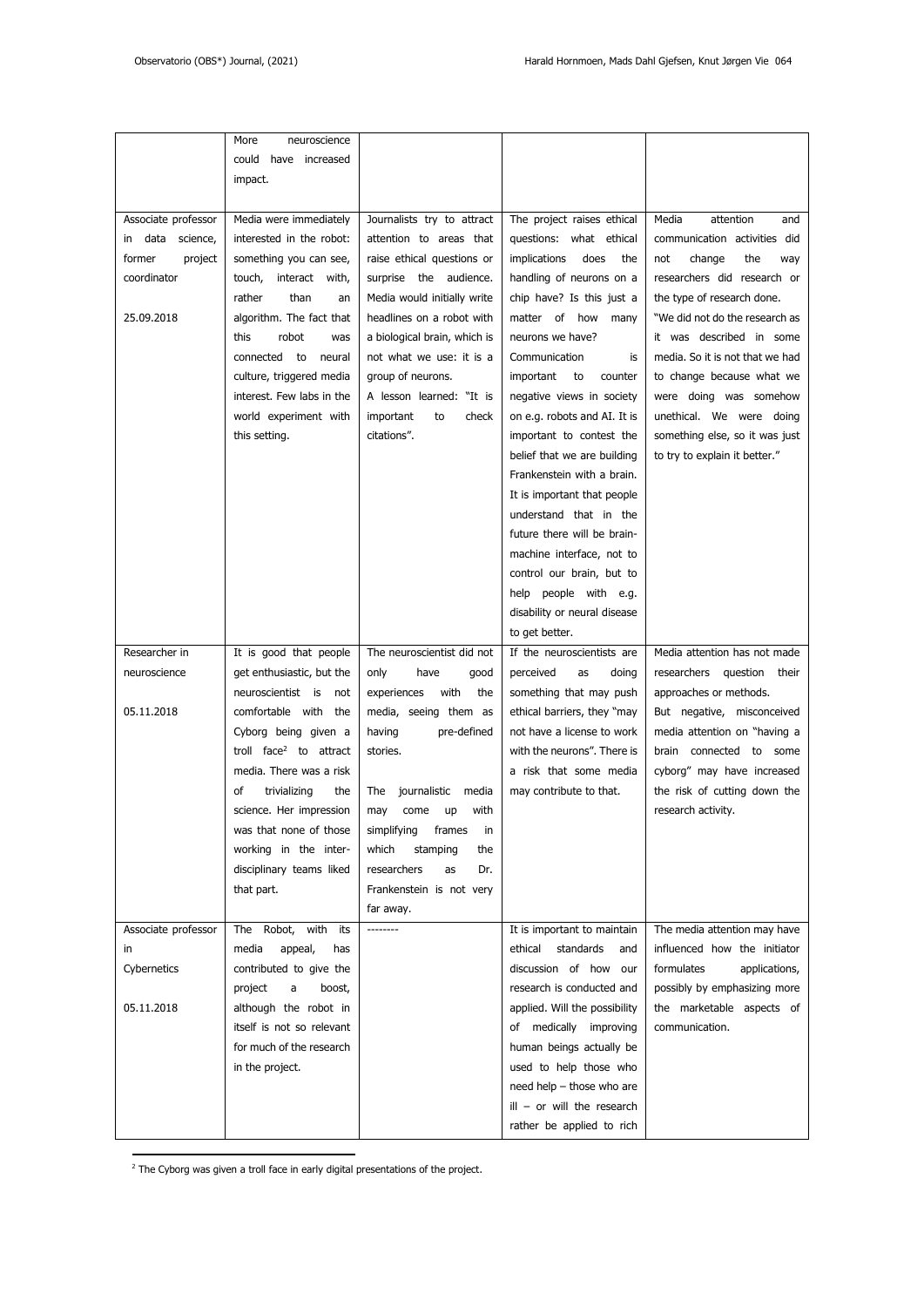|               |                               |                              | and successful people who |                                     |
|---------------|-------------------------------|------------------------------|---------------------------|-------------------------------------|
|               |                               |                              | for<br>can<br>pay         |                                     |
|               |                               |                              | 'improvements'?           |                                     |
| of<br>Head    | It really creates media       | <b>Journalists</b><br>have   | On a general level at     | It is rather<br>irrelevant to       |
| communication | attention<br>and<br>draws     | somewhat missed<br>what      | NTNU: in research there   | research<br>projects<br>be<br>to    |
|               | leading politicians and       | researchers<br>find          | ethical issues of<br>are  | influenced by what the world        |
|               | industry to NTNU. The         | substantial<br>the<br>in     | privacy and of research   | about them.<br>thinks<br><b>The</b> |
| 05.11.2018    | Cyborg project has the        | The<br>research.<br>basic    | involving animal testing. | publics' feedback to<br>the         |
|               | right<br>buzz-words:          | difficult to<br>science is   |                           | organization<br>be<br>may           |
|               | "artificial<br>intelligence", | journalists<br>and<br>grasp, |                           | important,<br>but<br>their<br>not   |
|               | "big data", "cyborg",         | want angles that sell. They  |                           | feedback to science as such.        |
|               | giving sci-fi associations.   | like to write about the      |                           |                                     |
|               | saleability<br>is<br>The      | robot on campus. In          |                           |                                     |
|               | exhausting to involved        | comm. such things need       |                           |                                     |
|               | reseachers                    | to look a bit "cool", and    |                           |                                     |
|               |                               | the 'home-made' robot        |                           |                                     |
|               |                               | had to be replaced by a      |                           |                                     |
|               |                               | commercial one.              |                           |                                     |

In addition to perspectives by key actors summarized in table 1, the four interviewed doctoral research fellows voiced opinions on the communication that in some respects added nuances to the perspectives from the established researchers. These are taken into consideration in the following analysis of consent and variation in the perspectives on the communication of the project.

#### **Communication experiences**

Most interviewees agreed that the embodiment of project in a robot increased media attention and the profiling of their research towards key societal actors and stakeholders such as industry and politicians. They experienced that a key function had been to influence and control the reputation of the NTNU research and to possibly attract further research support and acquire more research positions for the project. One research fellow also emphasizes how media communication is crucial for recruiting new students to studies in the research areas involved in the project.

In a more critical tone, one interviewee questions the packaging of the original robot with a troll face, seeing this image as having nothing to do with her research as a neuroscientist. Other interviewees also emphasize the remoteness of the media packaging of the project to the research carried out in the project.

#### **Did the media cover important research issues?**

When questioned closely about whether they found that the media covered issues they saw as most important in their research, a tendency was to point out how media would convey the research according to pre-defined angles and stories, partly based on misguided conceptions of what the cyborg project was attempting to do. Informants reported that a media interest in ethical questions contributed to the misconception that the robot was connected to a biological *brain* that was being cultivated and developed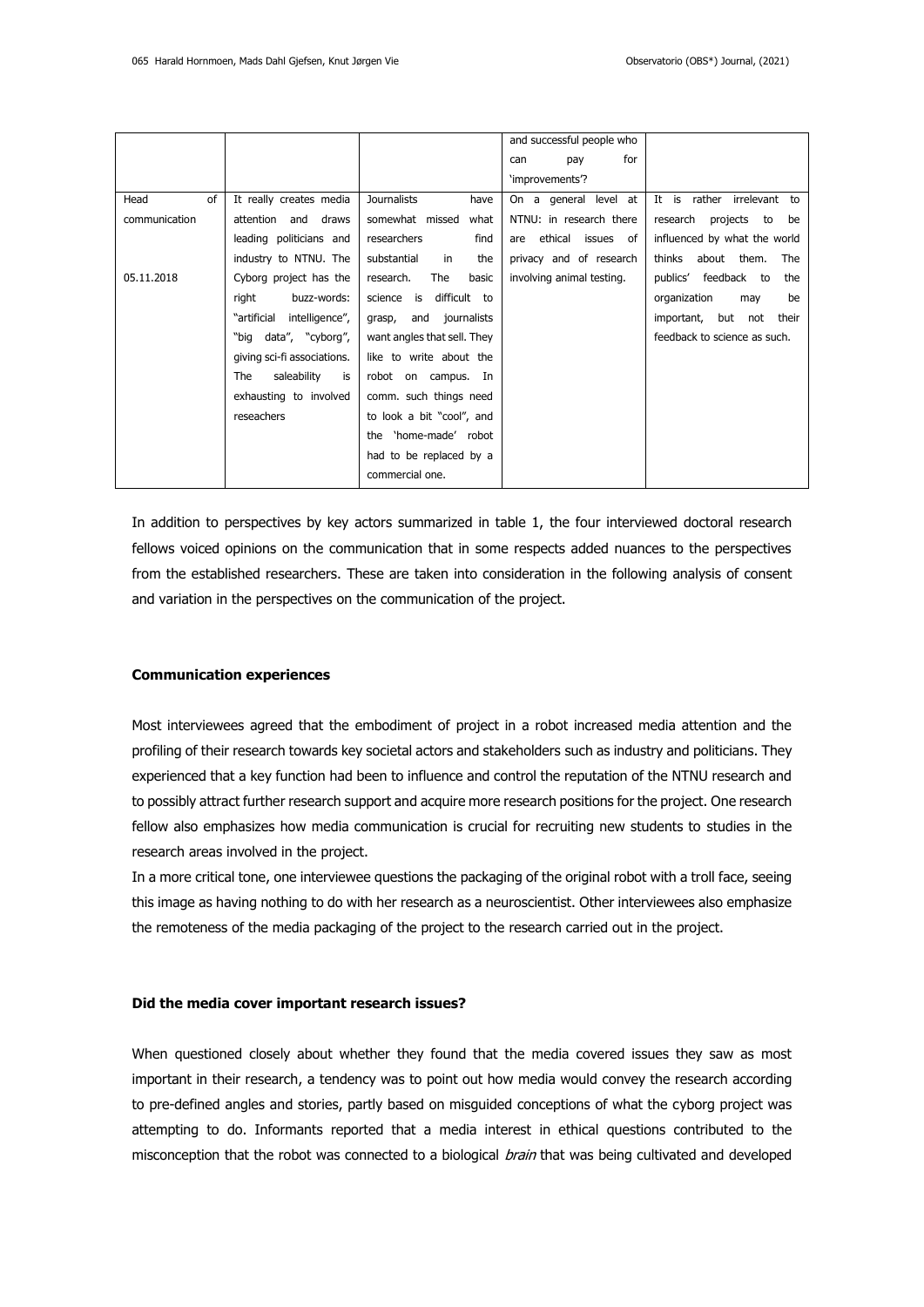by the researchers, rather than a neural network with no similarities with and capabilities on level with complex brains. Several interviewees point out how this misconception again could lead to unfortunate views of possible misuse of the research and therefore rejections of future research applications.

Interestingly, however, one of the researchers believes that the data scientists themselves may have contributed to the misunderstanding by referring to simulated neurons as "brains". Consequently, they are careful not to use the word 'brain' in media interviews. A research fellow in neuroscience, on her hand, believes that the promotion of the research through a cyborg may trigger a public reaction to the project marked by popular culture. Many people have a conception of cyborgs as dangerous creations with human traits who are capable of conquering the world. She also points out how the use of the cyborg as a focal point in the project most probably has contributed to drawing attention away from what the research in her field is attempting to do: to come up with treatments for actual diseases.

## **Issues with social and ethical interest?**

Several of the interviewees believe that the biomedical component in the research is the most important for society, due to its potential for significant progress in medical treatment of various illnesses. They also emphasize the importance of improving our understanding of complex neural structures as a precondition for the progress of such treatment.

A main ethical issue arises from what several of the researchers see as mediated misconceptions about their research, and negative public views and myths about scientists developing creatures with brains. One researcher is anxious about the how public perceptions of neuroscientists as pushing ethical barriers may lead to new restrictions on research in neuroscience. An ethical concern, then, is sensationalistic and distorting mediation of their news. Explanatory communication that contests myths about brain-cultivation is seen as a remedy to counter negative public views.

We note, however, that some of the interviewees acknowledge uncertainty with respect to the implications this research will have for society. A research fellow in cybernetics confesses that: "all technology can be misused," but adds that "if we accomplish things with the medical part of the research, it will make up for any risks that can hit in the other direction" (PhD student in cybernetics, January 11, 2019). His supervisor is on his hand concerned about how possible medical applications resulting from the projects' research will only be used to help those who can pay for them.

# **Has media and public attention and response influenced research?**

This is the question where there was the highest degree of agreement among the interviewees. Practically all of them claim that the media attention and public response has not had any influence on the research as such, e.g. by making them question their approaches and methods.

However, some point out how media communication has had, or may have, an impact on conditions and contexts for carrying out research, either by stealing their time from research activities, or by 'misconceived' media attention possibly increasing the risks of cuts in their research activity. On a more positive note, a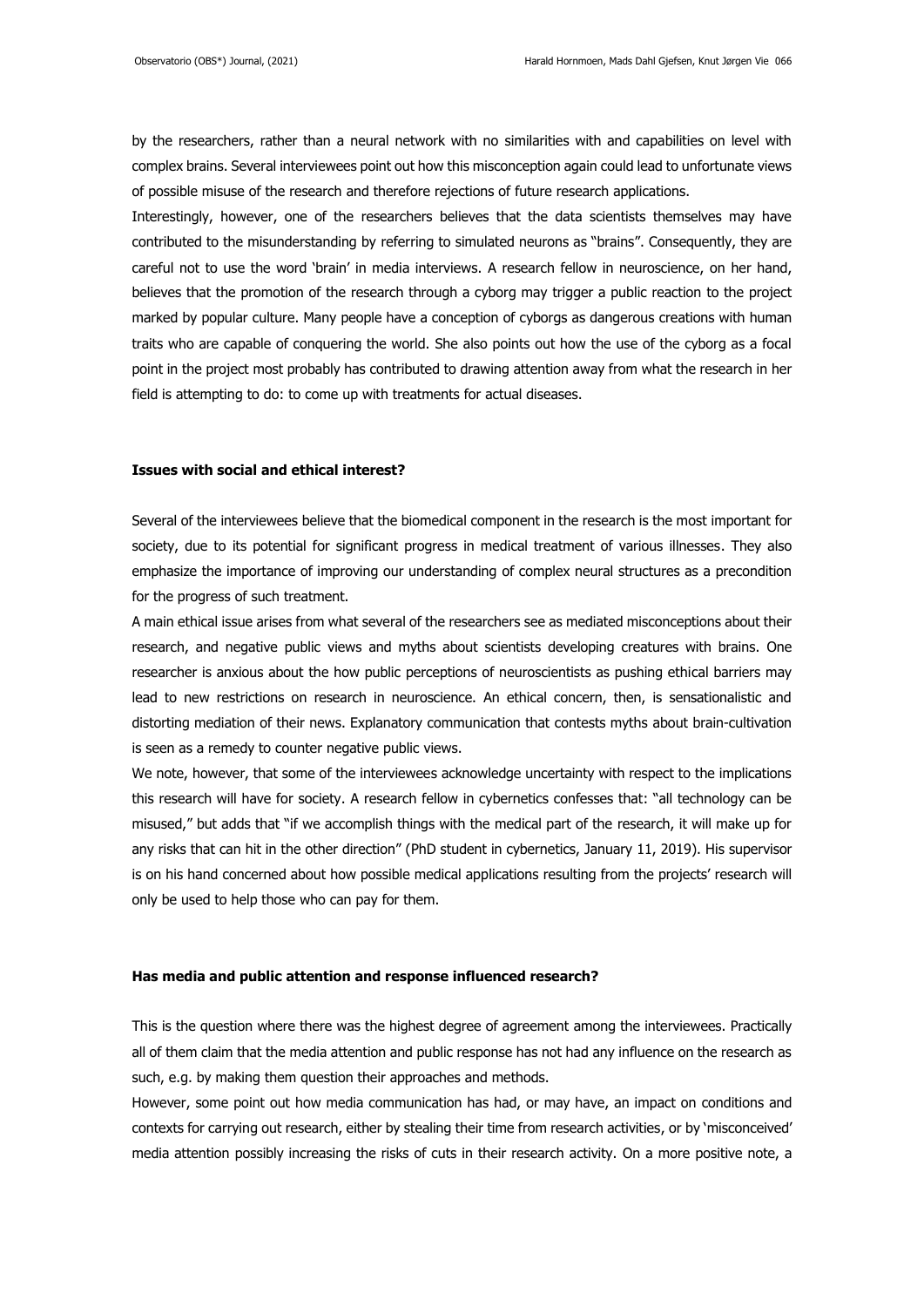research fellow in neuroscience finds that external attention has made her reflect more on the philosophy and context of what she is researching.

The most significant impact that media attention has had, according to several interviewees, is how it has made them change their media communication strategy. Because of their experiences with somewhat misleading media framings, they have modified the way they approach the media. They may now seek to acquire some knowledge of whom they talk to, and accordingly adjust the language they use, e.g. by avoiding words that are technical or may cause misunderstandings. In this manner, the communication of the Cyborg project has been a *learning process* for the involved researchers.

#### **Critical analysis of the media coverage**

The analysis of the media coverage first charts the articles according to the categories introduced in the methods section above. Drawing on the findings presented in table 2 below, the analysis pays attention to similarities and differences in the various media's representations of the project. We discuss how stories frame their topics, and how they represent sources and agency, as well as the use of stylistic devices and the functions of the communication. We consider the extent to which the media representations support or contradict views that are expressed by researchers in their reflection on their experience with media coverage in the interviews.

| Headline,         | <b>Media</b> | <b>Dominant</b>  | Main topic(s)         | <b>Visible</b> | Agent(s)    | <b>Dominant</b>          |
|-------------------|--------------|------------------|-----------------------|----------------|-------------|--------------------------|
| <b>Newspaper</b>  | genre(s)     | frame(s)         |                       | sources:       | (A)/        | communicative            |
| (NP)              |              |                  |                       | type           | patient(s)  | function(s) (CF)/        |
| Magazine (M),     |              |                  |                       | of/amount      | (P)         | <b>Salient stylistic</b> |
| <b>Date</b>       |              |                  |                       |                |             | device(s) (SD)           |
| published         |              |                  |                       |                |             |                          |
| This Cyborg       | <b>News</b>  | Social progress  | Project presentation, | 1 main         | A: Cyborg,  | CF: Inform               |
| Troll Wants to    | report       |                  |                       | researcher     | researcher, |                          |
| be Your Friend,   |              | Morality/ ethics | Student involvement   | 1 student      | students    | SD: Novelty              |
| M, Under          |              |                  |                       | assist. 1      |             | ('special cyborg')       |
| Dusken            |              |                  | Ethical challenges    | ethics expert  | P: Students |                          |
| 09.02.16          |              |                  |                       |                |             | Proximity/relevance      |
|                   |              |                  | Project's impact      |                |             | (personalization of      |
|                   |              |                  | potential             |                |             | Cyborg)                  |
|                   |              |                  |                       |                |             |                          |
| - We like to call | <b>News</b>  | Social progress  | Presentation of new   | 1 faculty      | A: The new  | CF: Promote              |
| us the future     | report       |                  | faculty for IT and    | dean           | faculty     |                          |
| faculty, NP,      |              | Economic         | electro-technology    | 1 former pro-  |             | SD: Novelty, impact      |
| Universitetsavis  |              | development      |                       | rector         | P: "The     |                          |
| a 16.02.16        |              |                  |                       |                | future",    |                          |
|                   |              |                  |                       |                | business    |                          |
|                   |              |                  |                       |                | community   |                          |

|  |  |  | Table 2: Media articles schematized according to content properties and functions. |
|--|--|--|------------------------------------------------------------------------------------|
|  |  |  |                                                                                    |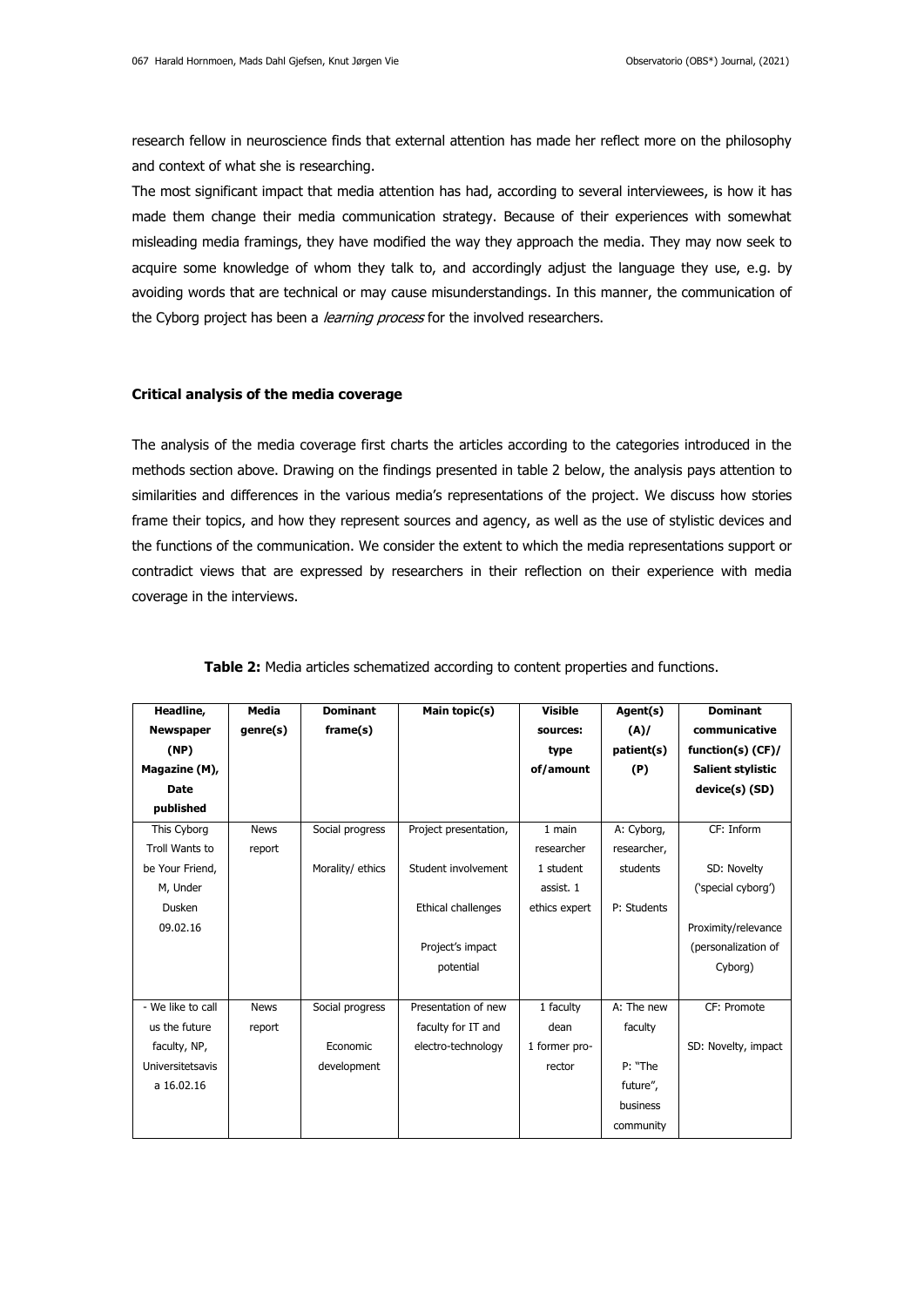| I, Cyborg       | <b>News</b> | Social (and       | Cyborg's unique        | 1 computer    | A: Cyborg,   | CF: Inform,         |
|-----------------|-------------|-------------------|------------------------|---------------|--------------|---------------------|
| M, Gemini,      | reportage   | medical)          | construction           | scientist     | neurons,     | interpret/explain   |
| 07.03.17        |             | progress          |                        | $\mathbf{1}$  | researchers, |                     |
|                 |             |                   | project's knowledge    | neuroscientis | students     | SD: Novelty,        |
|                 |             | Morality/ ethics  | potential              | t             |              | proximity/relevance |
|                 |             |                   |                        | 1 research    | P: Students, | , tentativeness     |
|                 |             |                   | medical impact         | fel-low       | university   |                     |
|                 |             |                   | potential              | cybernetics   | employees,   |                     |
|                 |             |                   |                        | 1 student     | medical      |                     |
|                 |             |                   | ethical challenges     | 1 social      | patients     |                     |
|                 |             |                   |                        | scientist     |              |                     |
| NTNU will make  | <b>News</b> | Social (and       | Cyborg project's       | 2 computer    | A: Cyborg,   | CF: Inform          |
| a real cyborg,  | report      | medical)          | uniqueness             | scientists    | neurons,     | interpret/explain   |
| NP, Adresse-    |             | progress          |                        | $\mathbf{1}$  | researchers  |                     |
| avisen 08.03.17 |             |                   | Medical impact         | neuroscientis |              | SD: Novelty,        |
|                 |             | Morality / ethics |                        | t             | P:           | proximity/relevance |
|                 |             |                   | Knowledge potential    | 1 social      | Students,    |                     |
|                 |             |                   |                        | scientist     | medical      |                     |
|                 |             |                   | <b>Ethics</b>          |               | patients     |                     |
| Research that   | <b>News</b> | Social (and       | Ethics, explanation of | 1 research    | А:           | CF: Inform,         |
| tastes science  | report      | technological)    | communication and      | fellow,       | Researchers  | interpret/explain,  |
| fiction,        |             | progress          | learning processes in  | neuroscience  | , neurons    |                     |
| NP, Adresse-    |             |                   | neurons                |               |              | SD: Novelty,        |
| avisen 17.03.18 |             | Morality/ethics   |                        |               | P: Medical   | proximity/relevance |
|                 |             |                   |                        |               | patients     |                     |
| The Cyborg may  | <b>News</b> | Social (and       | Explanation of         | 1 computer    | А:           | CF: Interpret       |
| lead us to the  | report      | technological     | potential of using     | scientist     | Researchers  | /explain, inform    |
| future's        |             | /medical)         | neural networks in     | 1 research    | , neurons    |                     |
| computers,      |             | progress          | data processing        | fellow        |              | SD: Novelty, impact |
| M, Teknisk      |             |                   |                        | computer      | P: No clear  |                     |
| ukeblad         |             |                   | Potential of "brain-   | science       | 'patients'   |                     |
| 24.04.17        |             |                   | computer interfaces"   | 1 research    |              |                     |
|                 |             |                   | for technology         | fellow        |              |                     |
|                 |             |                   |                        | cybernetics   |              |                     |
| Technology that | Explanator  | Scientific/       | Interaction between    | 1 computer    | A: Cyborg,   | CF Interpret/       |
| no one quite    | y feature   | technological     | neurons and robot      | scientist     | researchers, | explain, inform,    |
| can understand  | reportage   | uncertainty       |                        |               | super        | entertain           |
| NP,             | Social (and |                   | Potential of neurons   |               | computers    |                     |
| forskning.no    | medical)    | Social (and       |                        |               |              | SD: Novelty,        |
| 20.05.17        |             | technological)    | Complexity of          |               | P: Medical   | proximity           |
|                 |             | progress          | neurons                |               | patients     | (personalization),  |
|                 |             |                   |                        |               |              | tentativeness       |
|                 |             |                   | Nanomagnet project     |               |              |                     |
|                 |             |                   |                        |               |              |                     |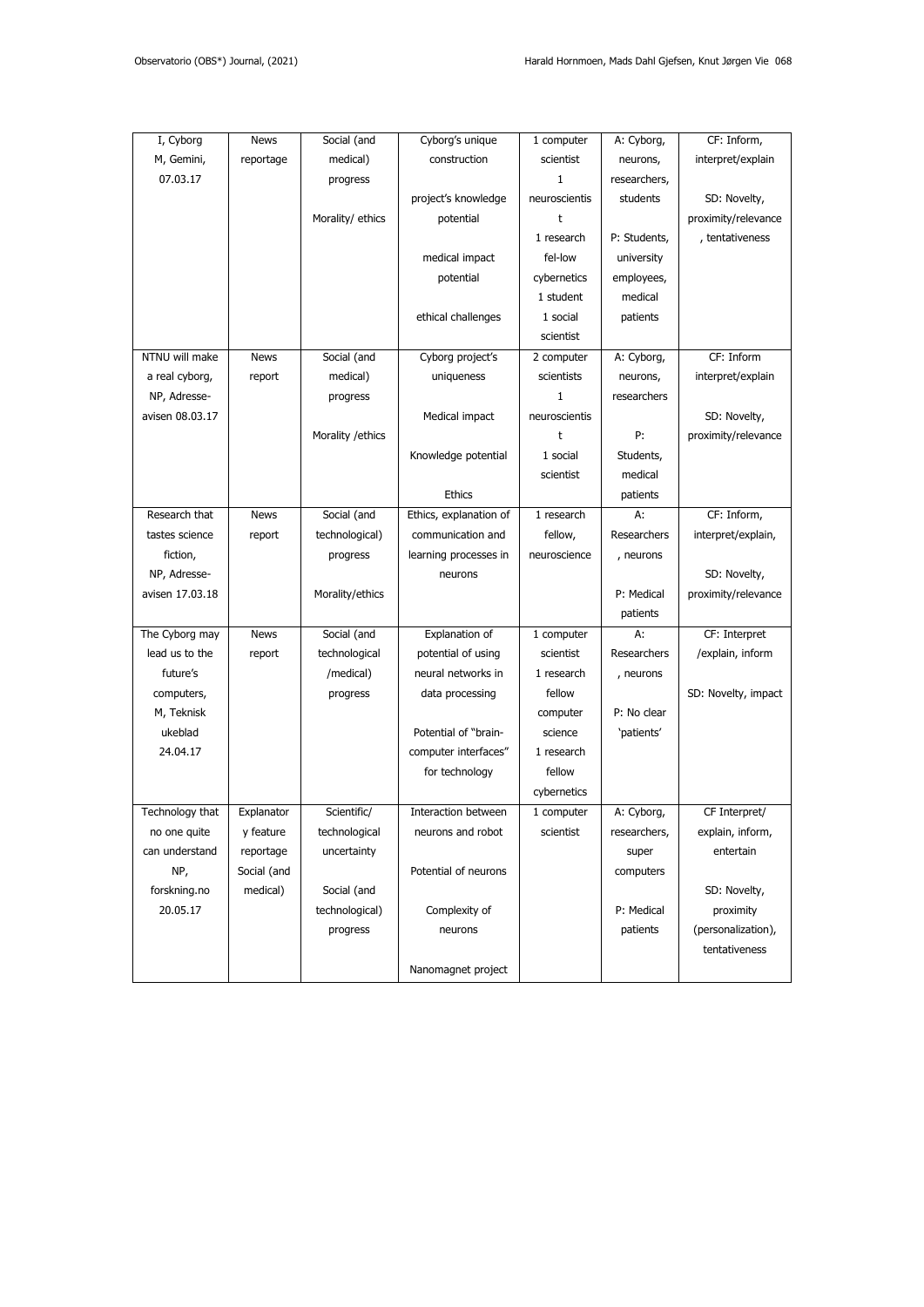| Our children, | Interpretiv | Social (and       | Man's fear of         | 2 computer  | A:           | CF:                |
|---------------|-------------|-------------------|-----------------------|-------------|--------------|--------------------|
| the machines  | e and       | technological)    | consequences/chang    | scientists  | Researchers  | Interpret/explain, |
| NP, Vårt Land | explana-    | progress          | e due to new          | 1 historian | , robots     | inform, entertain  |
| 26.01.18      | tory        |                   | technology            | 1 novelist  |              |                    |
|               | feature     | Scientific/techno |                       | 1 research  | P:           | SD: Novelty,       |
|               | reportage   | -logical          | The need to treat     | leader      | Potentially: | proximity          |
|               |             | uncertainty       | non-human             |             | Humanity     | (personalization), |
|               |             |                   | successors of         |             |              | impact,            |
|               |             | Morality/ethics   | humans as our         |             |              | tentativeness      |
|               |             |                   | 'biological children' |             |              |                    |
|               |             | Possibility for   |                       |             |              |                    |
|               |             | runaway           | Science fiction's     |             |              |                    |
|               |             | technology        | impact on our view    |             |              |                    |
|               |             |                   | of robot scenarios    |             |              |                    |
|               |             |                   |                       |             |              |                    |
|               |             |                   | Self-learning         |             |              |                    |
|               |             |                   | potential of cyborg   |             |              |                    |
|               |             |                   |                       |             |              |                    |
|               |             |                   | Potentially           |             |              |                    |
|               |             |                   | reproductive,         |             |              |                    |
|               |             |                   | evolution-simulating  |             |              |                    |
|               |             |                   | robots                |             |              |                    |

## **Framing the topics in stories**

The most dominant frame in the coverage is the progress frame. Admittedly, the entry point in several stories is to refer to cultural or popular cultural representations of robots or aliens, whether in titles ("I, Cyborg"), or in leads ("popular culture has fueled a fear of robots" in "Our children, the machines"), or initial paragraphs ("can sound like something Dr. Frankenstein did" in "Research that tastes like Science Fiction"). Opening with such references and allusions not only has an attention-grabbing function, it also paves the way for stories that do away with the cultural myths and emphasize the potential for increased knowledge in different research areas - to the benefit of society. In other articles, this predominant progress frame can be articulated already in the title (e.g. "The Cyborg can lead us to the future's computers"). Most articles describe different aspects of what the progress may consist of, such as new basic knowledge about neural networks, new medical applications, or technological progress - e.g. with respect to building computers. Different publications may highlight different areas of progress depending on their subject field and target audience. The technology-oriented magazine Teknisk Ukeblad, for example, will highlight possible technological innovations, whereas the student magazine Under Dusken emphasizes how students contribute to project development.

Coverage that stands out as distinct with respect to topic choice and framing is found in publications that provide space for a culturally contextualized or reflective journalism on research topics. Notable examples include a story in the online research newspaper forskning.no, and a story in the independent daily newspaper Vårt Land. The forskning.no story ("Technology that no one quite can understand") chooses scientific uncertainty as its most dominant frame in a dialogical narrative involving the reporter and a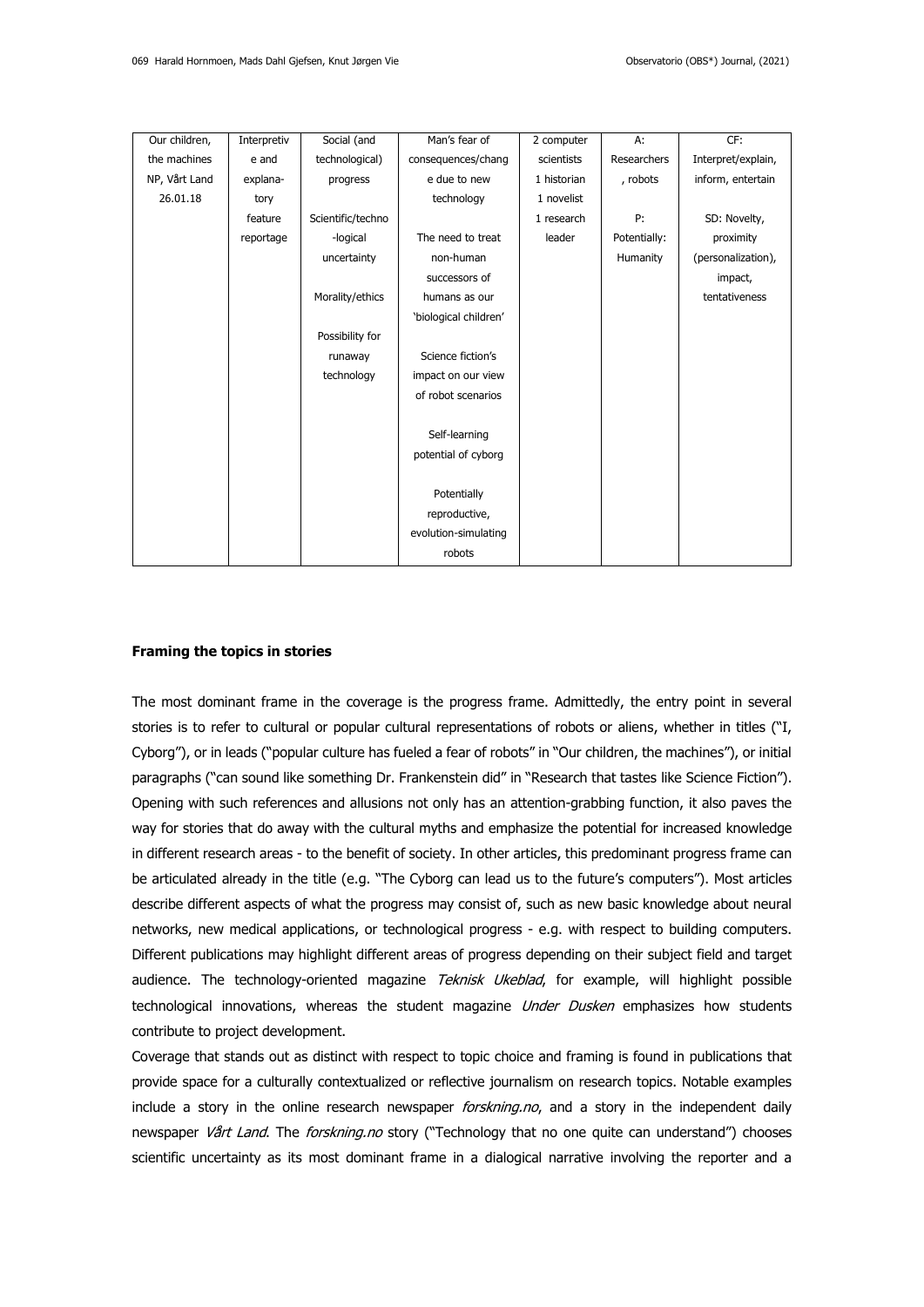computer scientist. The reporter in this way challenges the researcher to be open about what they do not know and explain what they are attempting to understand, e.g. how neurons connect with each other and do something 'sensible'. Although articles in other publications (Adresseavisen, Gemini) also may interpret and explain the research in a popularized discourse, they do not to the same extent challenge their sources with probing questions, such as:

If you do not need all the complexity – could you not have used a digital model of the neuron – a neural network in a normal computer? 3

By its rather frequent use of technical terms, the article constructs its target audience as somewhat more acquainted with scientific and technical issues than the other publications do. Readers are also provided with grounds for reflecting on ethical sides of the Cyborg project by the researcher admitting to a certain lack of control when developing new technology. Ethical dimensions are more explicitly articulated in the Vårt Land article "Our children, the machines". This piece not only problematizes science fiction's impact on our view of robot scenarios. The story ends by quoting a researcher in computational neuroscience who voices concern about the possible development of self-learning and -reproducing robots and the possible loss of human control over them in certain situations. In this way, the piece invites the reader to further reflect on possible ethical challenges related to the project's prospect of developing self-learning robots by connecting computers to neural networks.

Other articles ("This Cyborg Troll Wants to be Your Friend", "I, Cyborg") tend to frame ethics in a more standardized manner. They do not confront the Cyborg researchers about ethical issues, but rather quote ethical experts in social sciences voicing concern about possible unfortunate scenarios, such as that people in need of technology implants being unable to afford them. When an expert suggests that a remedy is to 'gain people's trust' in that the development is to their benefit, one may critically question why no voices from the laity are included in this article ("I, cyborg"), or in any other article in our material. When presenting research of this kind, a broader deliberation on ethical dimensions could be stimulated if people's concerns were addressed directly in a dialogical discourse (see also the part on use of sources below).

Some of the researchers we interviewed expressed how a main ethical concern for them is what they saw as public (mis)conceptions of neuroscientists pushing ethical barriers, potentially leading to restrictions on their research. However, we find little evidence of such media distortions. Contrary to expressed views about simplifying media frames which may stamp researchers as Dr. Frankenstein, we find that the stories rather debunk such cultural myths, as noted above. Apart from one article in Adresseavisen ("NTNU will make a genuine cyborg") that writes about researchers building a simple brain, there is little support in our material for the expressed notion of media portraying a robot connected to a biological brain. Rather, when the word "brain" is used it is placed in quotation marks, implying that what the researchers develop is not to be conceived of as a human brain, a point that is typically underscored by the researchers quoted on this matter in the articles.

<sup>&</sup>lt;sup>3</sup> Arnfinn Christensen, "Teknologien som ingen helt kan forstå" [Technology that no one quite can understand], Forskning.no (May 20, 2017). Retrieved fro[m https://forskning.no/data-cellebiologi-informasjonsteknologi/teknologi-som](https://forskning.no/data-cellebiologi-informasjonsteknologi/teknologi-som-ingen-helt-kan-forsta/346273)[ingen-helt-kan-forsta/346273](https://forskning.no/data-cellebiologi-informasjonsteknologi/teknologi-som-ingen-helt-kan-forsta/346273)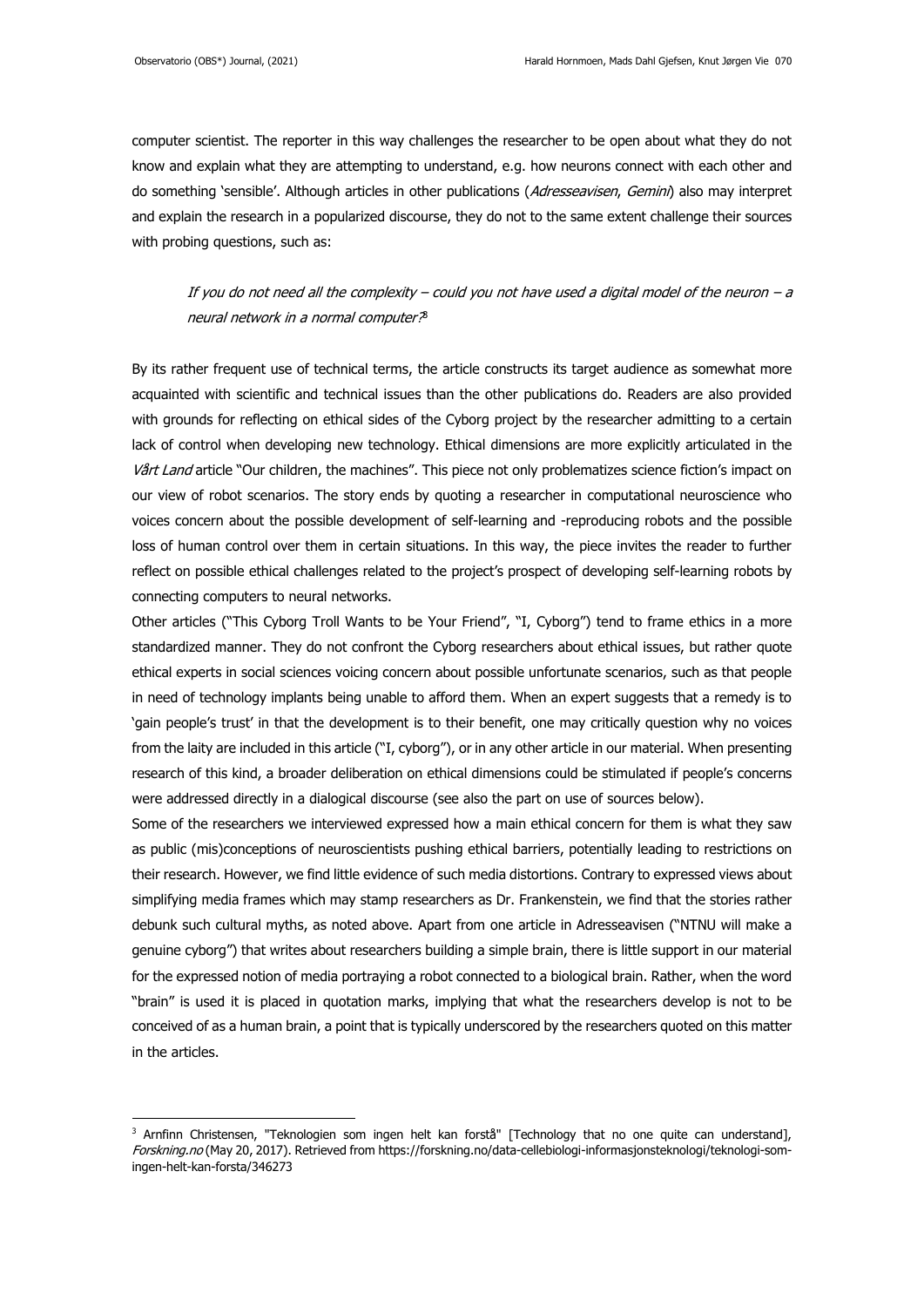We also note that researchers themselves may contribute to public concern about the direction the research may take, by the way they articulate their excitement about participating in the research. For example, the enthusiasm of a doctoral student in computer science, is quoted with utterances such as the these:

It is fun to make "something so crazy." (…) My personal goal with the project is to "integrate man in machine". It has been a dream since I was ten years old, and now I have the possibility to realize that dream (…). (In Nordseth, 2017)

But even though a few 'tabloid' quotes may occur in stories, and the visual entry point to articles may consist of images of different robot/cyborg configurations (whether depicted as a 'friendly troll', a 'home-made' robot, or a commercial and 'cooler' robot called Pepper), we generally do not find that the media distort or create misconceptions of the research. On the contrary, the coverage comes across as conscientious (and not only in publications closely connected to the NTNU, such as Gemini) by the way it highlights research challenges and potential for all the fields involved and for society. The framing of the topics gives little cause for the concern expressed by a neuroscientist interviewee that the use of the cyborg as a focal point in the project has contributed to draw attention away from her field's objective of developing treatments for diseases.

#### **Sources, agency and communicative functions**

The impression that the media coverage to a large extent has been conducted from a vantage point of the research project and the researchers and the institution involved in it, is strengthened when registering the types of sources that are used and their agency in the narratives. Computer scientists and neuroscientists are most frequently used, followed by doctoral and master students in the fields, and a few appearances from social scientists, ethics experts, a historian and a novelist – the function of these last voices being to contextualize the research according to cultural trends and values, and ethical norms. As noted, the absence of lay voices is striking in the coverage of the project, given its initiator's intention of a "confrontational arena", "a wake-up call to people", something that "points to world that is very different from the one we have today" (Initiator, interview, November 23, 2018).

If representatives of the public are accorded a role in the narratives, it is solely indirectly, as passive objects ('patients' in the grammatical sense) or as patients for prospective treatments. Notions of the public as potentially providing valuable input to a research field that faces ethical challenges and is rife with uncertainties, seem to be overlooked by the writers of these narratives. When the writers do not include such input, researchers miss out on feedback that could have altered or adjusted the widely shared view that the public had no influence on their research, or at least on their understanding of the research in a public context.

The project researchers, by contrast, are portrayed as active agents with a strong urge to understand complexity, innovate and have an impact on society. Main researchers in the project may even express a dream of contributing to a future scenario in which they can build biological computers of living cells in which learning processes take place. Textually, we note that an 'autonomous' robot or cyborg is already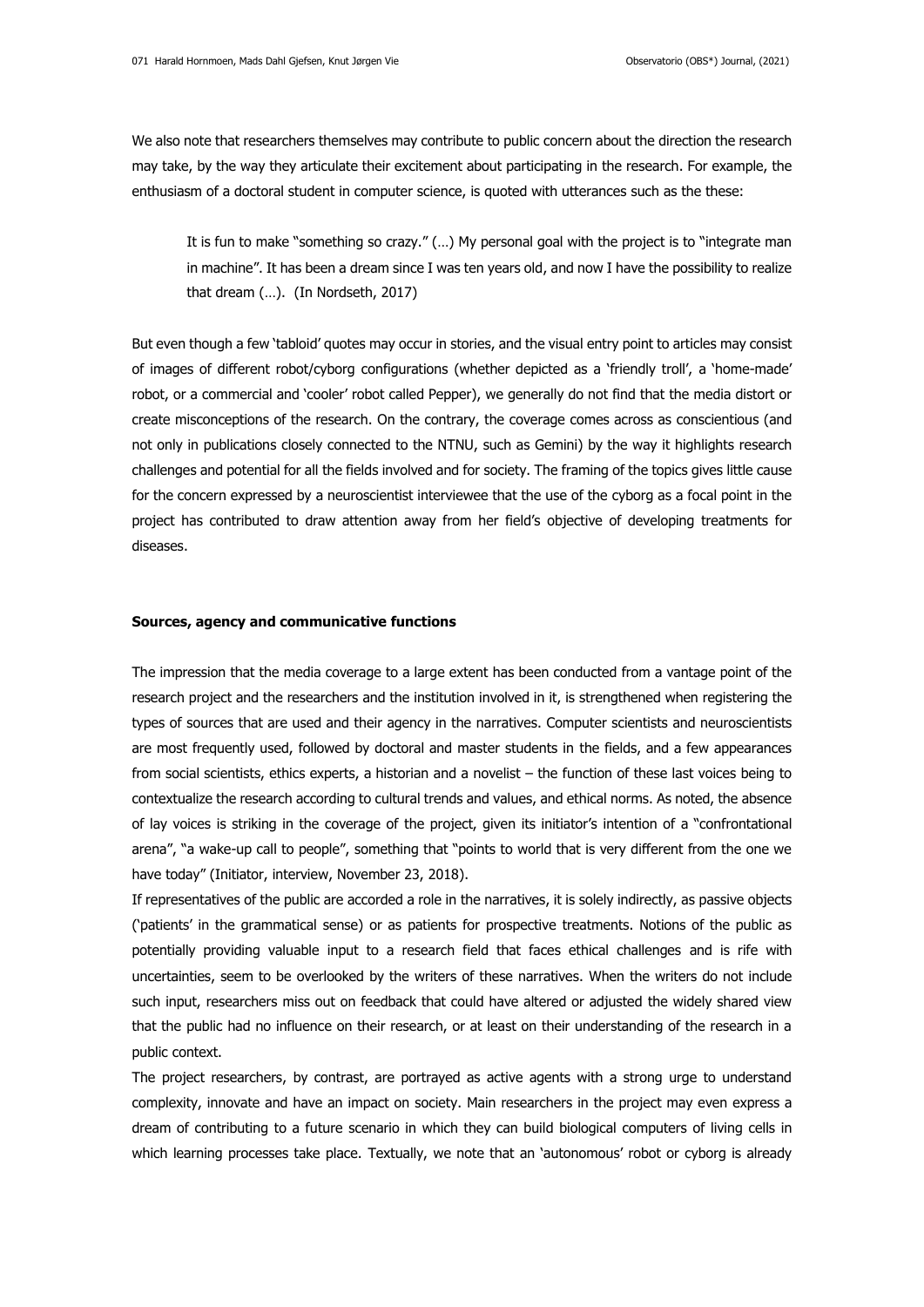constructed in parts of coverage, supported by statements given by the researchers themselves. In some of the media narratives, the cyborg or the neurons are portrayed as active agents with an ability to socialize (applies to the troll and Pepper, admittedly facilitated by algorithms) or an ability to learn (neurons). In describing them, the robots may be given humanlike traits through personalization (e.g. the troll who wants to be "your friend", robots called "our children"), and neurons may be "spoken to" by a researcher (Christensen, 2018) or accorded with an ability to "speak" to each other:

They talk with their neighbors, who talk with their neighbors again. In a way that is close to inexplainable, a large network of rather simple nerve cells becomes capable of learning how to perform actions. (Buset, 2018)

However, rather that considering such personalized expositions as creating misconceptions of cells having human characteristics or nourishing a view of researchers with ambitions comparable to Dr. Frankenstein, we see them as metaphorical uses of language common to the popularization of science. The function is to explain complex processes by using a colloquial vocabulary that readers in general are more familiar with. It is a way of bringing the research closer to the reader (proximity), a stylistic device to aid the communicative functions of informing about and interpreting/explaining the research that we see as dominating functions in our material. Together with frequent emphasis on the novelty of the research, the proximity device is also suited to draw the reader's attention to a complex research field that they may not have engaged with if such devices were not applied.

#### **Summary and conclusions**

This case study has examined researchers' experiences with  $-$  and several media's practices of  $$ communicating a research project that is scientifically complex, potentially highly impactful and socially contestable: the NTNU Cyborg. A key goal has been to gain an understanding of challenges tied to communicating research that tends to be regarded as pushing ethical barriers. We have drawn on theoreticians that emphasize limitations to a traditionally dominant perspective on science communication as a transmission from experts to citizens in order to fill in deficits in public knowledge. By rather supporting public engagement and contextual models of science communication, our objective has been to contribute to critical reflection on how communication practices and media coverage may strengthen a dialogue between citizens and research communities on demanding social issues tied to science-in-the-making. While some researchers could express ethical concerns, e.g. that medical applications resulting from the research would benefit only the economically privileged, the interviewees for the most part tended to see public distortions of their research as the main ethical issue arising from the media's coverage. And whereas one researcher could self-critically admit that the researchers themselves could have contributed to the media's alleged misuse of the word "brain" several interviewees criticized the media for creating public misconceptions of biological brains being cultivated in the project. One researcher found that the media attention inspired reflection on the context of what she is researching, but most of them found no influence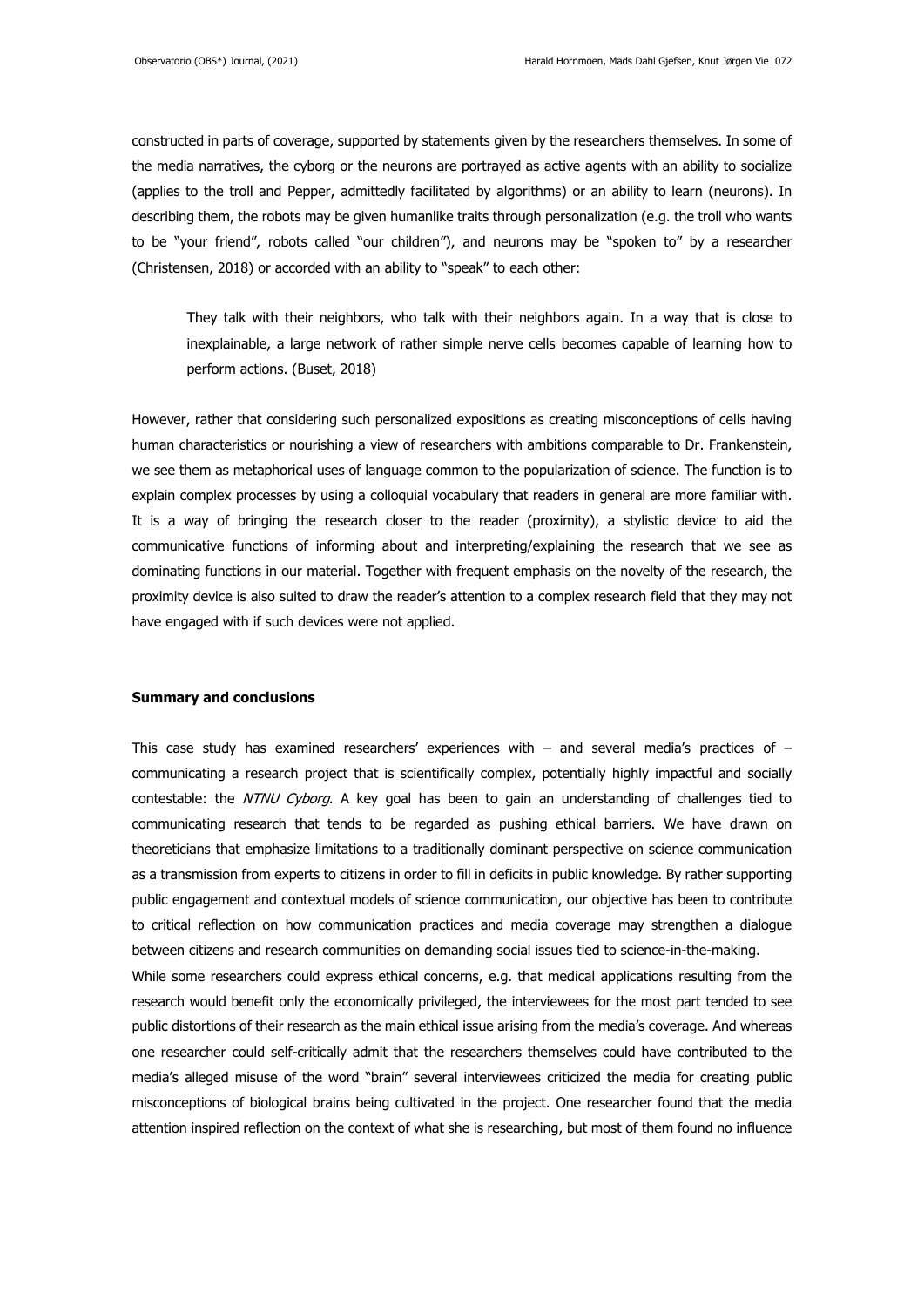on the research as such. Rather, they were concerned that media communication could weaken conditions for carrying out their research.

Although some interviewees may signal an ability and interest in perceiving their project from a publicly contextualized perspective, our analysis of their communication experiences rather suggests that the researchers engage in forms of boundary work towards popularization/public representation of the cyborg project. Their dominant discourse ingrained in their speech echoes perspectives found in the dominant transmission/deficit model of science communication: The media are characteristically considered as frequent simplifiers and distorters of scientific research. Even though most of the interviewees do acknowledge that the robot embodiment had been advantageous for reputation management towards stakeholders and could attract more research support, a concern was still that the media coverage could lead to restrictions on the research through their distortions.

Interestingly, our analyses of the media's coverage of the project barely leaves an impression of a distorting intermediary with negative representations of the research. On the contrary, the media's frequent use of use of the progress frame highlighting the technological and medical potential of the research for society, to large extent creates an image of innovative research suited to promote the project. The articles debunk rather than create popular-cultural dr. Frankenstein-myths of ethically irresponsible research. Even if the media coverage spans from rather promotional stories in university publications to more culturally contextualized stories in independent publications, what comes across is a coverage that is conscientious towards the scientific community.

From a public participation perspective, we are concerned about how the Cyborg project participants' views on communication exposed in this limited case study mirror patterns that continue to dominate conceptions of media relations in scientific communities. For example, an account of the media relations of scientists based on comprehensive analysis of relevant surveys (Peters, 2013) suggests how most scientists perceive a duty to talk to the media about their research as part of their professional role. Although the scientist respondents in these surveys embraced the media functions of disseminating and marking science as relevant to society, they had more difficulties with the journalistic transformation of scientific knowledge and often associated it with distortion. According to Peters (2013), natural scientists see public communication as distinct from internal scientific communication, and do not allot the general public a role in the production and validation of knowledge.

Scientists' entrenched views of public communication may increasingly be challenged, as online communication facilitates dialogue and public involvement, and as funding bodies increasingly call for ethical commitment and social responsibility. The need for scientific specialists to take people's "common sense" or "good sense" into account in order to have their work realized and applied is likely to increase. We believe that conversation about science would be better served if researchers considered the public domain less as a separate sphere and more as a place to examine whether the experts' approach to problems is socially acceptable.

This is also a challenge for science journalists, who have frequently been criticized for being uncritical (e.g. Cassels. et.al, 2003, Hornmoen, 2003) and for emphasizing frames of progress and economic prospect (e.g. Nisbet & Lewenstein, 2002). A largely 'conscientious' journalism of the kind that was most prevalent in our material may maintain boundaries between science and society, rather than inspire engaged public deliberation on ethically challenging frontier research such as the Cyborg project. Instead of predominantly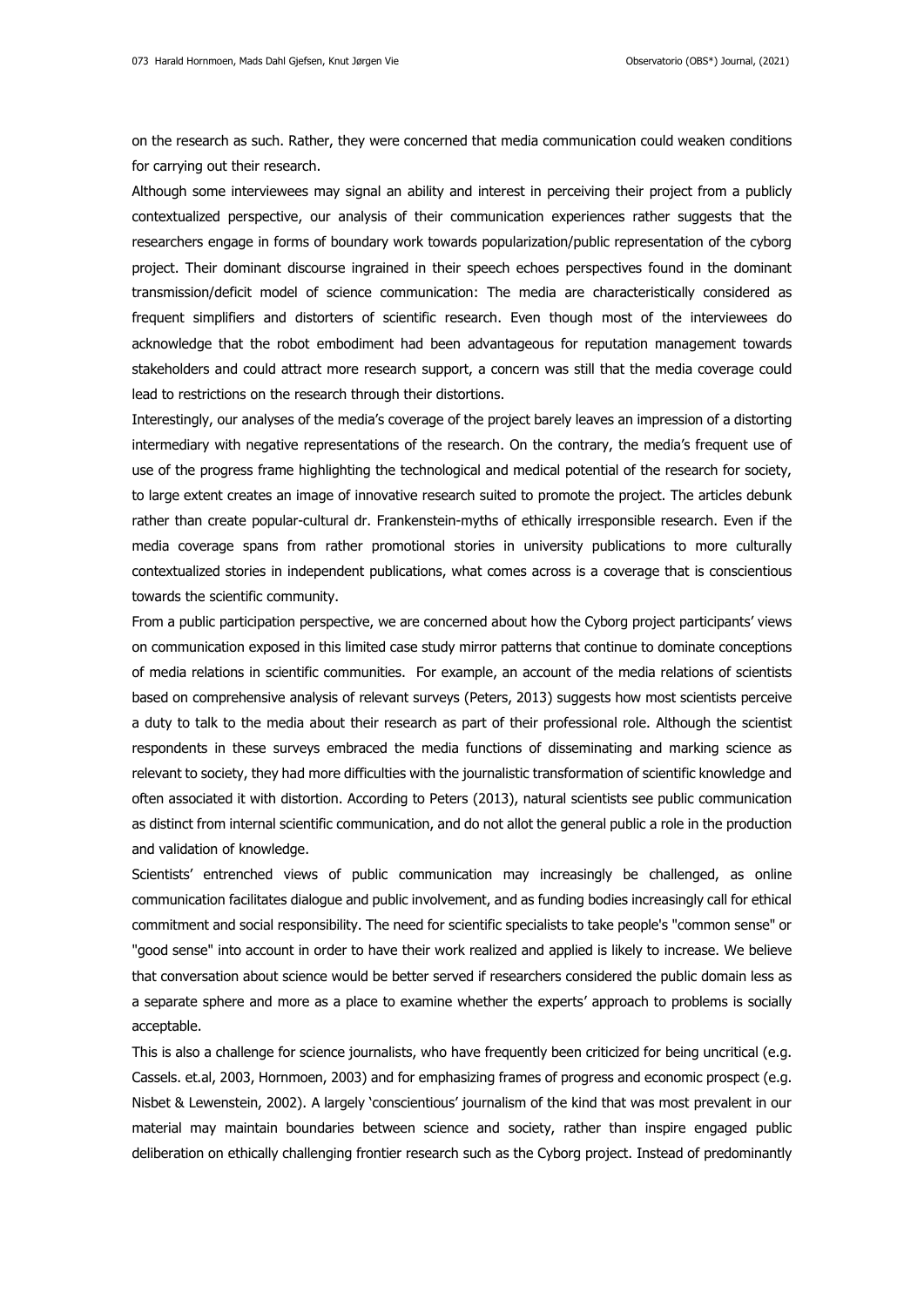situating controversial research within a traditional popularization paradigm, journalists should to a larger extent explore and develop a coverage of emergent science along the lines suggested by Secko et.al. (2013) in drawing on the public participation model: a journalism that may focus on processes of science and the consequences of choices made in the research.

We call for a more critical journalism on research projects of the kind analyzed in this study. Not a journalism that limits its efforts to the functions of promoting, informing and explaining. In a critical manner, it could include a monitoring control function. Above all, it could position the research in a wider cultural context, and – in a dialogical discourse – involve voices of the public that the research is ultimately intended to serve.

#### **References**

Aaser, P., [Knudsen,](https://www.mitpressjournals.org/author/Knudsen%2C+Martinius) M.., [van de Wijdeven, R.,](https://www.mitpressjournals.org/author/van+de+Wijdeven%2C+Rosanne) Nichele, S., [Sandvig,](https://www.mitpressjournals.org/author/Sandvig%2C+Ioanna) I., [Tufte,](https://www.mitpressjournals.org/author/Tufte%2C+Gunnar) G., [Bauer,](https://www.mitpressjournals.org/author/Stefan+Bauer%2C+Ulrich) U.S., [Halaas,](https://www.mitpressjournals.org/author/Halaas%2C+%C3%98yvind) Ø., [Hendseth S](https://www.mitpressjournals.org/author/Hendseth%2C+Sverre)., [Sandvig,](https://www.mitpressjournals.org/author/Sandvig%2C+Axel) A., & [Valderhaug](https://www.mitpressjournals.org/author/Valderhaug%2C+Vibeke) V. (2017). Towards making a cyborg: A closed-loop reservoir-neuro system. In: K. Knibbe et al (Eds.), Proceedings of the European Conference on Artificial Life, 14, 430-437.

Broks, P. (2006). Understanding popular science. Maidenhead: Open University Press.

- Brossard, D. & Lewenstein, B.V. (2010). A critical appraisal of models of public understanding of science. Using practice to inform theory. In: Kahlor L., Stout, P.A. (2010). Communicating Science. New Agenda in Communication. London: Routledge.
- Bucchi, M. (2002). Science in society. An introduction to social studies of science. London: Routledge.
- Cassels, A., Hughes, M., Merrilee A., Cole, C., Mintzes, B. Lexchin, J., & McCormack, J.P (2003). Drugs in the News: an analysis of Canadian newspaper coverage of new prescription drugs. *Canadian* Medical Association Journal, 168(9), 1133-7.
- Carlsen, B., Müftüoglu, I. & Riese H. (2014) Forskning i media: Forskere om motivasjon og erfaringer fra medieintervjuer. [Science in the media: Researchers on motivation and experiences from media interviews]. Norsk medietidsskrift, 21(3), 188-208.
- D'Angelo, P., & Shaw, D. (2018). Journalism as framing. In T. P. Vos (Ed.), Handbooks of communication science: Journalism, 19 (pp. 205-233). Berlin: de Gruyter.
- Fahy. D. & Nisbet, M.C (2011). The science journalist online: Shifting roles and emerging practices. Journalism, 12(7), pp. 778-793 [doi: 10.1177/1464884911412697.](https://doi.org/10.1177%2F1464884911412697)
- Fairclough, N. (1995). Media discourse. London: Arnold.
- Friedman, S.M., Dunwoody, S. & Rogers, C.L (1999). Communicating uncertainty: Media coverage of new and controversial science. Mahwah: Laurence Erlbaum Associates.
- Hilgartner, S. (1990). The dominant view of popularization: Conceptual problems. Political uses. Social Studies of Science, 20, 519-39.
- Hornmoen, H. (2003). Forskningsjournalistikk i en brytningstid. Kritisk diskursanalyse av amerikansk "science journalism" på 1990-tallet. [Science journalism in a period of transition. Critical discourse analysis of American science journalism in the 1990s.] Monograph. Dissertation for the Dr.art degree. Acta Humaniora nr. 172, Unipub: University of Oslo.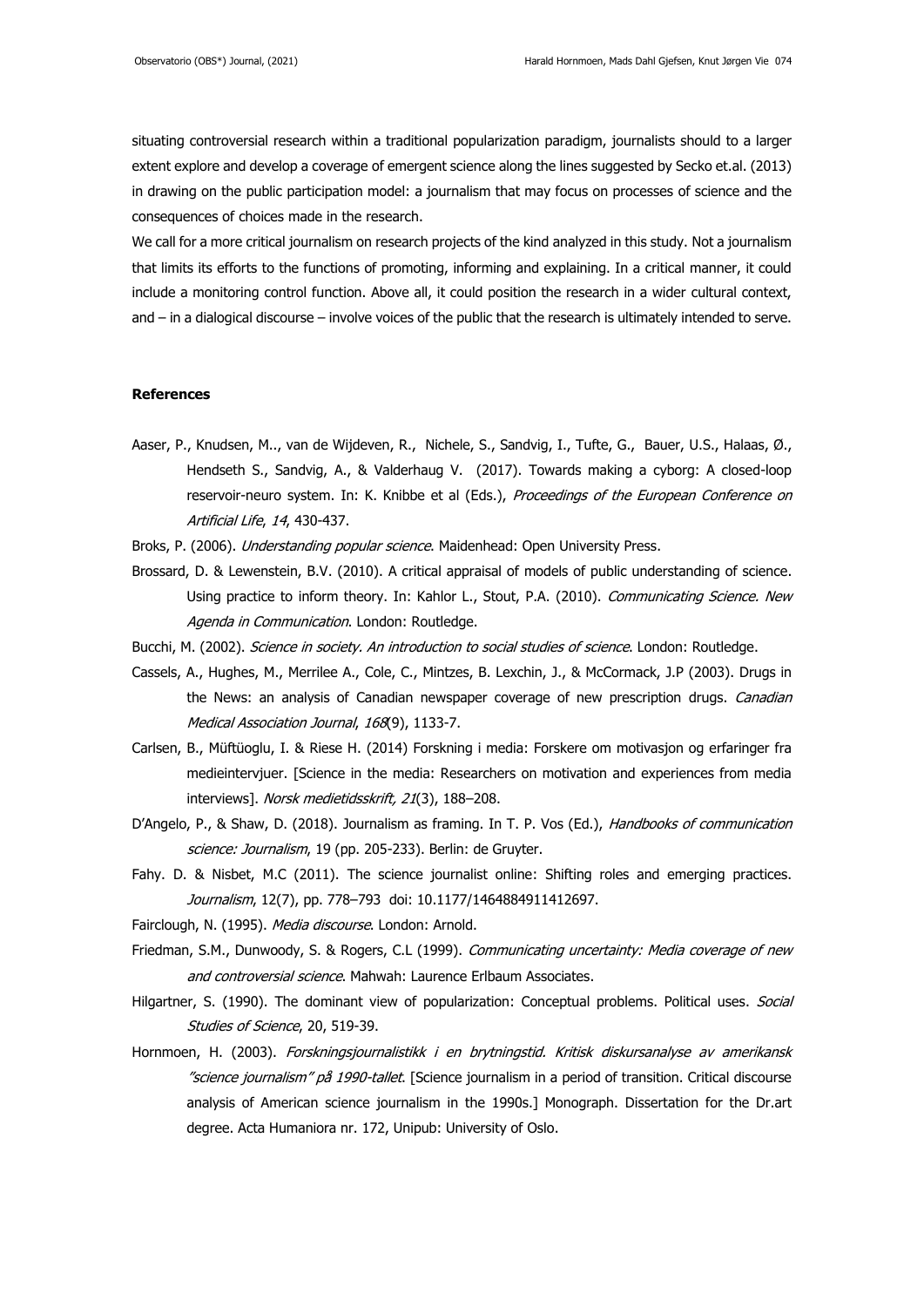- Hornmoen H., Ottosen R., Ertresvaag, S.E. & Andersen. E.K. (2014). Forskere mindre redde for medienes rampelys: Forholdet mellom forskere og journalister i et tjueårsperspektiv [Researchers less scared of the media's limelight: The relationship between researchers and scientists in a 20 year perspective]. *HiOA Rapport 2014, 1*. Retrieved from <https://skriftserien.hioa.no/index.php/skriftserien/article/view/17>
- Hostiuc, S., Rusu M.C., Negoi, I., Perlea, P., Dorobanţu B., & Drima, E. (2019). The moral status of cerebral organoids. Regenerative Therapy, 10, 118-122.
- Kahlor. L., & Stout, P.A. (2010). Communicating Science. New Agenda in Communication. London: Routledge.
- Lavazza, A., & Massimini, M. (2018). Cerebral organoids: Ethical issues and consciousness assessment." Journal of Medical Ethics, 44 (9): 606-10. doi: 10.1136/medethics-2017-104555.
- Latour, B., & Woolgar, S. (1979). Laboratory life: The social construction of scientific Facts. London: Sage Publications.
- Myers, G. (2003). Discourse studies of scientific popularization: Questioning the boundaries. *Discourse* Studies, 5(2), 265-279.
- Molek- Kozakowska, K. (2017). Stylistic analysis of headlines in science journalism: A case study of New Scientist. Public Understanding of Science, 26(8), 894-907.
- Nelkin, D. (1995). Selling science: How the press covers science and technology. New York: W.H Freeman and Company.
- Nisbet, M.C, & Lewenstein, B (2002). Biotechnology and the American Media: The Policy Process and the Elite Press, 1970 to 1999. Science Communication, 23(4), 359-91.
- Nisbet, M.C. (2010). Framing science. A new paradigm in public engagement. In: L. Kahlor, P.A Stout. (2010). Communicating Science. New Agenda in Communication. London: Routledge.
- Peters, H.P. (2013). Gap between science and media revisited: Scientists as public communicators. PNAS, 110 (3), 14102–14109.
- Secko, D.M., Amend E., & Friday T. (2013). Four models of science journalism. *Journalism Practice*, 71), 62-80. doi: 10.1080/17512786.2012.691351.
- Whitley, R. (1985). Knowledge producers and knowledge acquirers: Popularisation as a relation between scientific fields and their publics. In T. Shinn & R. Whitley (Eds.), Expository Science: Forms and Functions of Popularization, pp 3-28, Dordrecht: Reidel.
- Wynne, B. (1992). Misunderstood misunderstanding: Social identities and public uptake of science. Public [Understanding of Science,](https://www.researchgate.net/journal/0963-6625_Public_Understanding_of_Science) 1(3), 281-304.

## **Appendix**

List of media articles about the NTNU Cyborg

Daniélle Aker-Bjørke, "Dette kyborgtrollet vil være vennen din" [This cyborg troll wants to be your friend], Under Dusken (February 16, 2016), pp. 12-13